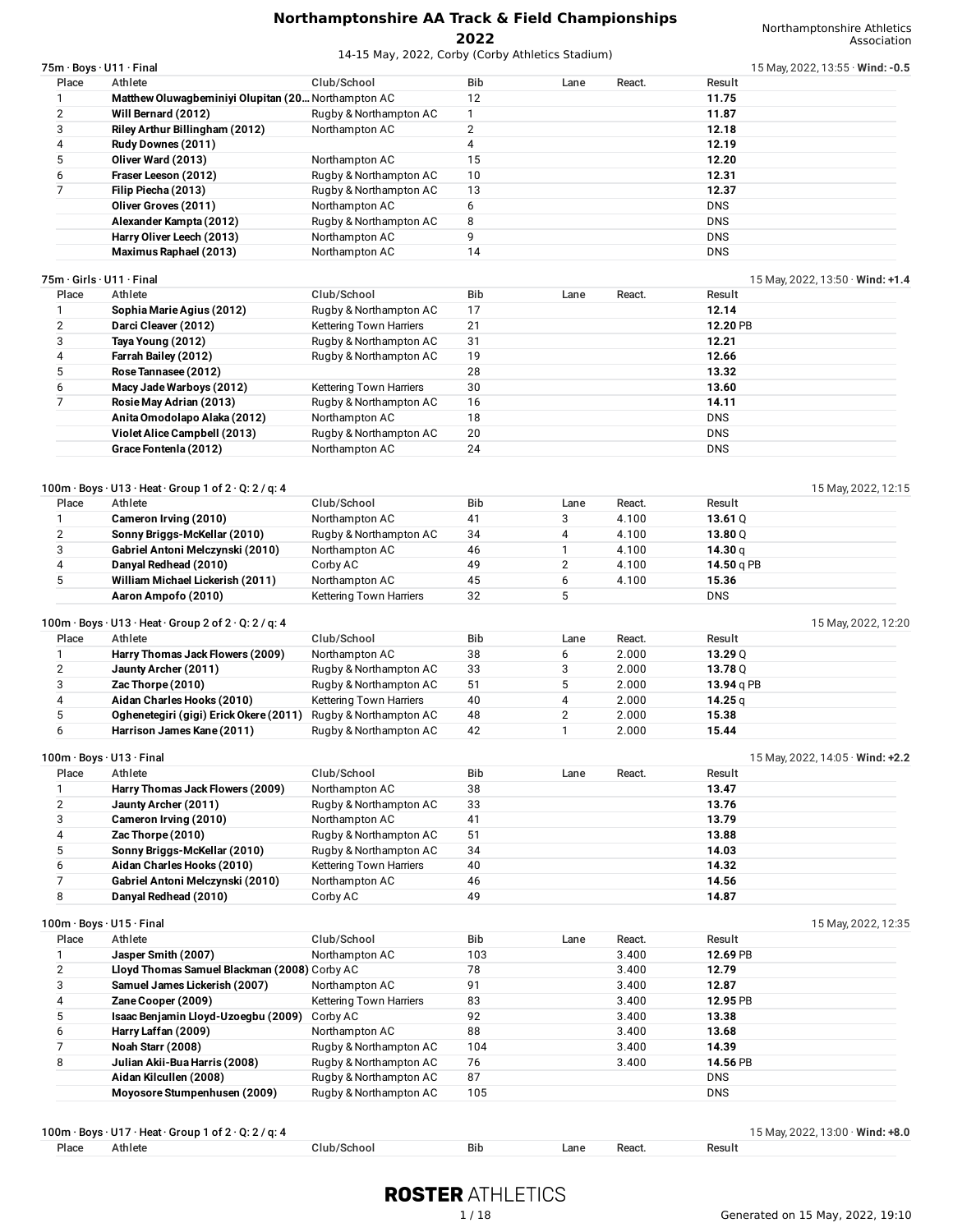| 1              | Fabian Powell (2006)                                                                 | 14-15 May, 2022, Corby (Corby Athletics Stadium)<br>Corby AC | 162 | 6              | 1.500  | 11.42 $Q$                              |
|----------------|--------------------------------------------------------------------------------------|--------------------------------------------------------------|-----|----------------|--------|----------------------------------------|
| $\overline{2}$ | Noble Unanka (2007)                                                                  | Corby AC                                                     | 178 | 5              | 1.500  | 11.95 $Q$                              |
| 3              | William Rawcliffe (2006)                                                             | Kettering Town Harriers                                      | 166 | 1              | 1.500  | 11.98 $q$                              |
| 4              | Matthew Ward (2005)                                                                  | Rugby & Northampton AC                                       | 180 | 7              | 1.500  | 12.02 $q$                              |
| 5              | James Bayliss (2006)                                                                 | Northampton AC                                               | 141 | 3              | 1.500  | 12.57                                  |
|                | Ruben Miquel Fernandes (2007)                                                        | Corby AC                                                     | 148 | $\overline{2}$ |        | <b>DNS</b>                             |
|                | Morrie Parker (2005)                                                                 | Rugby & Northampton AC                                       | 160 | 4              |        | <b>DNS</b>                             |
|                |                                                                                      |                                                              |     |                |        |                                        |
|                | $100m \cdot Boys \cdot U17 \cdot Heat \cdot Group 2 of 2 \cdot Q: 2 / q: 4$          |                                                              |     |                |        | 15 May, 2022, 13:05 $\cdot$ Wind: +0.8 |
| Place          | Athlete                                                                              | Club/School                                                  | Bib | Lane           | React. | Result                                 |
| 1              | Okeoghene (oke) Anthony Okere (2006) Rugby & Northampton AC                          |                                                              | 159 | 3              | 0.800  | 11.86Q                                 |
| 2              | Samuel Haigh (2006)                                                                  | Corby AC                                                     | 152 | 1              | 0.800  | 12.01 Q PB                             |
| 3              | Szymon Bak (2006)                                                                    | Rugby & Northampton AC                                       | 140 | 7              | 0.800  | 12.22 $q$                              |
| 4              | Elliot Lloyd-Uzoegbu (2007)                                                          | Corby AC                                                     | 154 | 2              | 0.800  | 12.27 $q$                              |
| 5              | Andrew Quinn (2006)                                                                  | Rugby & Northampton AC                                       | 165 | 6              | 0.800  | 12.53                                  |
|                | Sami Elhag (2006)                                                                    |                                                              | 147 | 4              |        | <b>DNS</b>                             |
|                | Hamish Thomas (2006)                                                                 | Northampton AC                                               | 175 | 5              |        | <b>DNS</b>                             |
|                |                                                                                      |                                                              |     |                |        |                                        |
|                | 100m · Boys · U17 · Final                                                            |                                                              |     |                |        | 15 May, 2022, 14:25 $\cdot$ Wind: +0.4 |
| Place          | Athlete                                                                              | Club/School                                                  | Bib | Lane           | React. | Result                                 |
| 1              | Fabian Powell (2006)                                                                 | Corby AC                                                     | 162 |                |        | 11.43                                  |
| 2              | Okeoghene (oke) Anthony Okere (2006) Rugby & Northampton AC                          |                                                              | 159 |                |        | 11.74                                  |
| 3              | Noble Unanka (2007)                                                                  | Corby AC                                                     | 178 |                |        | 11.89                                  |
| 4              | William Rawcliffe (2006)                                                             | Kettering Town Harriers                                      | 166 |                |        | 12.04 PB                               |
| 5              | Matthew Ward (2005)                                                                  | Rugby & Northampton AC                                       | 180 |                |        | 12.12 PB                               |
| 6              | Samuel Haigh (2006)                                                                  | Corby AC                                                     | 152 |                |        | 12.18 PB                               |
| 7              | Szymon Bak (2006)                                                                    | Rugby & Northampton AC                                       | 140 |                |        | 12.34                                  |
| 8              | Elliot Lloyd-Uzoegbu (2007)                                                          | Corby AC                                                     | 154 |                |        | 12.35                                  |
|                |                                                                                      |                                                              |     |                |        |                                        |
|                | $100m \cdot$ Men $\cdot$ U20 $\cdot$ Final                                           |                                                              |     |                |        | 15 May, 2022, 14:35 $\cdot$ Wind: +0.0 |
| Place          | Athlete                                                                              | Club/School                                                  | Bib | Lane           | React. | Result                                 |
| 1              | Ryan Amesimeku (2004)                                                                | <b>Kettering Town Harriers</b>                               | 218 | $\overline{2}$ |        | 11.37                                  |
| 2              | Max Mowforth (2003)                                                                  | <b>Kettering Town Harriers</b>                               | 229 | 5              |        | 11.54                                  |
| 3              | Luke Riches (2004)                                                                   | Kettering Town Harriers                                      | 231 | $\mathbf{1}$   |        | 11.61 PB                               |
| 4              | Joshua Wenje (2005)                                                                  | <b>Kettering Town Harriers</b>                               | 233 | 4              |        | 11.89 PB                               |
| 5              |                                                                                      |                                                              | 217 | 3              |        |                                        |
|                | Jack Stanley Abbott (2003)                                                           | Kettering Town Harriers                                      | 224 | 6              |        | 12.45 PB                               |
|                | William Dean (2003)                                                                  | Northampton AC                                               |     |                |        | <b>DNS</b>                             |
|                | 100m · Men · Senior · Final                                                          |                                                              |     |                |        | 15 May, 2022, 14:35 $\cdot$ Wind: +0.0 |
| Place          | Athlete                                                                              | Club/School                                                  | Bib | Lane           | React. | Result                                 |
| 1              | Jordan Spence (1996)                                                                 | Corby AC                                                     | 251 |                |        | 11.61                                  |
|                | Jared Small (1990)                                                                   | Kettering Town Harriers                                      | 250 |                |        | <b>DNS</b>                             |
|                |                                                                                      |                                                              |     |                |        |                                        |
|                | Masters 100m · Men · M35 · Final                                                     |                                                              |     |                |        | 15 May, 2022, 14:30 · Wind: +1.3       |
| Place          | Athlete                                                                              | Club/School                                                  | Bib | Lane           | React. | Result                                 |
| 1              | Craig Christian (1978)                                                               | Rugby & Northampton AC                                       | 261 |                |        | 12.36                                  |
|                |                                                                                      |                                                              |     |                |        |                                        |
|                | $100m \cdot$ Girls $\cdot$ U13 $\cdot$ Heat $\cdot$ Group 1 of 2 $\cdot$ Q: 2 / q: 4 |                                                              |     |                |        | 15 May, 2022, 12:05                    |
| Place          | Athlete                                                                              | Club/School                                                  | Bib | Lane           | React. | Result                                 |
| 1              | Jasmine Jessamy (2009)                                                               | Northampton AC                                               | 67  | 6              | 3.500  | 12.98 Q                                |
| $\overline{2}$ | Billi Robinson (2009)                                                                | Kettering Town Harriers                                      | 72  | 3              | 3.500  | 15.02 Q PB                             |
| 3              | Stephanie Sharron Longden (2009)                                                     | Northampton AC                                               | 70  | $\overline{2}$ | 3.500  | 15.28 $q$                              |
| 4              | Lucie Cleaver (2010)                                                                 | Kettering Town Harriers                                      | 59  | 5              | 3.500  | 15.65q                                 |
| 5              | Matilda May Abbott (2011)                                                            | Kettering Town Harriers                                      | 53  | $\mathbf{1}$   | 3.500  | 16.02                                  |
| 6              | Charlotte Louise Hall (2010)                                                         | Northampton AC                                               | 63  | 4              | 3.500  | 16.13                                  |
|                |                                                                                      |                                                              |     |                |        |                                        |
|                | $100m \cdot$ Girls $\cdot$ U13 $\cdot$ Heat $\cdot$ Group 2 of 2 $\cdot$ Q: 2 / q: 4 |                                                              |     |                |        | 15 May, 2022, 12:10                    |
| Place          | Athlete                                                                              | Club/School                                                  | Bib | Lane           | React. | Result                                 |
| 1              | Ava Hession (2010)                                                                   | Rugby & Northampton AC                                       | 66  | 4              | 2.400  | 13.82Q                                 |
| $\overline{2}$ | Ebony Ann Daroux (2009)                                                              | Northampton AC                                               | 60  | 1              | 2.400  | 14.59 Q                                |
| 3              | Lily Grace Lloyd-Uzoegbu (2011)                                                      | Corby AC                                                     | 69  | $\overline{2}$ | 2.400  | 15.26 $q$                              |
| 4              | Sophie Panther (2009)                                                                | Kettering Town Harriers                                      | 71  | 5              | 2.400  | 15.74 g PB                             |
|                | Katie Lily Spencer (2011)                                                            | Northampton AC                                               | 74  | 3              |        | <b>DNS</b>                             |
|                | Jemimah Omolewa Alaka (2011)                                                         | Northampton AC                                               | 54  | 6              |        | <b>DNS</b>                             |
|                |                                                                                      |                                                              |     |                |        |                                        |
|                | 100m · Girls · U13 · Final                                                           |                                                              |     |                |        | 15 May, 2022, 14:00 · Wind: +1.4       |
| Place          | Athlete                                                                              | Club/School                                                  | Bib | Lane           | React. | Result                                 |
| 1              | Jasmine Jessamy (2009)                                                               | Northampton AC                                               | 67  |                |        | 13.16                                  |
| $\overline{2}$ | Ava Hession (2010)                                                                   | Rugby & Northampton AC                                       | 66  |                |        | 13.71                                  |
| 3              | Ebony Ann Daroux (2009)                                                              | Northampton AC                                               | 60  |                |        | 14.75                                  |
| 4              | Billi Robinson (2009)                                                                | Kettering Town Harriers                                      | 72  |                |        | 15.17                                  |
|                |                                                                                      |                                                              |     |                |        |                                        |
| 5<br>6         | Stephanie Sharron Longden (2009)                                                     | Northampton AC                                               | 70  |                |        | 15.40                                  |
|                | Lily Grace Lloyd-Uzoegbu (2011)                                                      | Corby AC                                                     | 69  |                |        | 15.50                                  |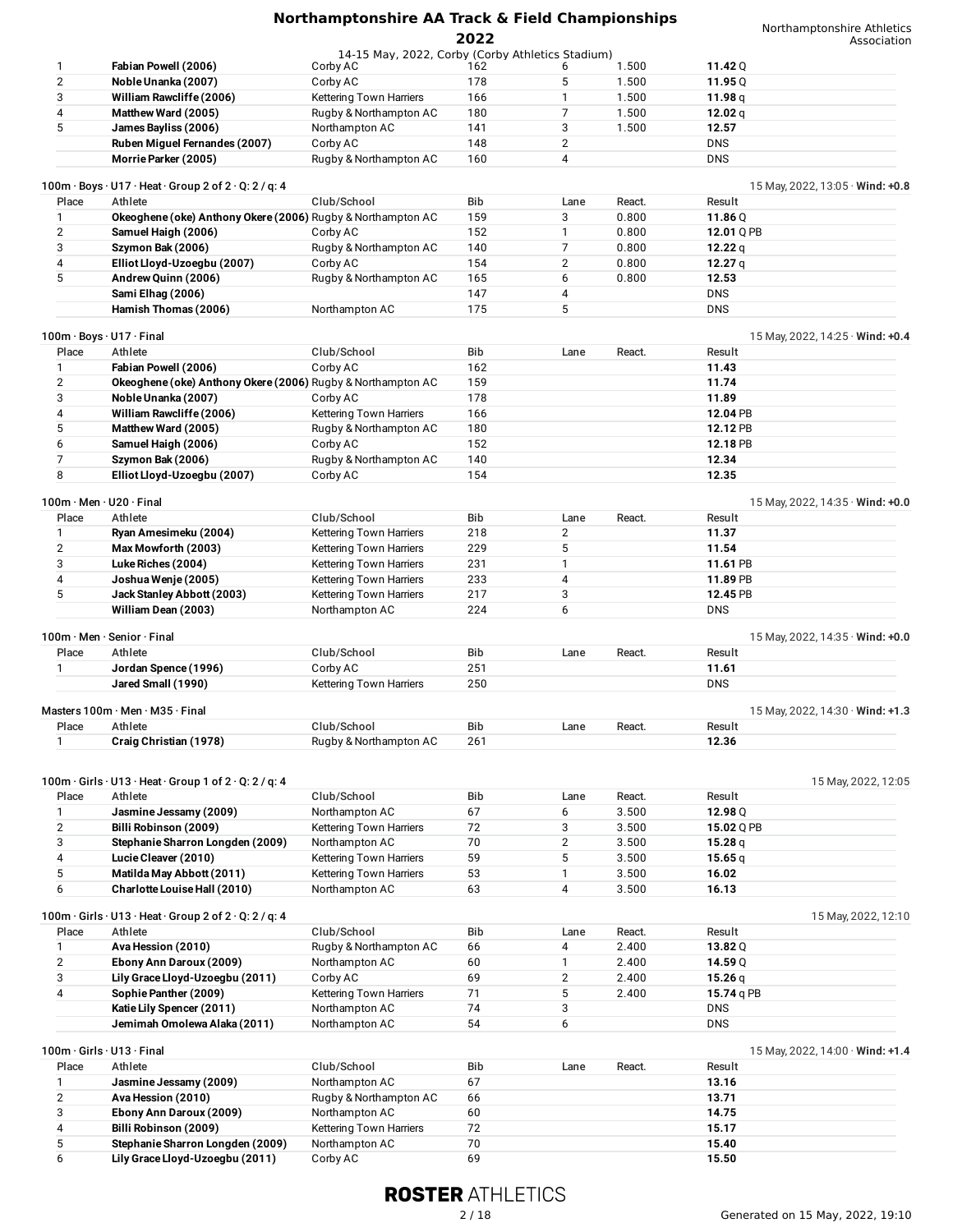|                                |                                                                   |                                                                             | ZUZZ         |                |                | Association                            |
|--------------------------------|-------------------------------------------------------------------|-----------------------------------------------------------------------------|--------------|----------------|----------------|----------------------------------------|
| 7                              | Sophie Panther (2009)                                             | 14-15 May, 2022, Corby (Corby Athletics Stadium)<br>Kettering Town Harriers | 71           |                |                | 15.88 PB                               |
| 8                              | Lucie Cleaver (2010)                                              | Kettering Town Harriers                                                     | 59           |                |                | 15.93                                  |
|                                |                                                                   |                                                                             |              |                |                |                                        |
|                                | 100m · Girls · U15 · Final                                        |                                                                             |              |                |                | 15 May, 2022, 12:25 $\cdot$ Wind: +2.1 |
| Place                          | Athlete                                                           | Club/School                                                                 | Bib          | Lane           | React.         | Result                                 |
| 1                              | Savannah McKenzie Morgan (2007)                                   | Northampton AC                                                              | 130          |                | 2.100          | 12.35                                  |
| $\overline{2}$<br>3            | Jasmine Mark (2009)<br>Victoria Alice Hall (2007)                 | Northampton AC<br>Northampton AC                                            | 128<br>123   |                | 2.100<br>2.100 | 13.46<br>13.95                         |
| 4                              | Imani Lindsey (2009)                                              | Rugby & Northampton AC                                                      | 126          |                | 2.100          | 14.00                                  |
| 5                              | Sara Erdos (2008)                                                 | Northampton AC                                                              | 121          |                | 2.100          | 14.11                                  |
| 6                              | Lulu Mowforth (2008)                                              | Kettering Town Harriers                                                     | 132          |                | 2.100          | 14.89                                  |
| $\overline{7}$                 | Amelia Rose Burt (2009)                                           | Northampton AC                                                              | 114          |                | 2.100          | 15.33                                  |
| 8                              | Lacey-Jayne Morris (2008)                                         | Northampton AC                                                              | 131          |                | 2.100          | 15.54                                  |
|                                | Lucy Cutler (2008)                                                | Northampton AC                                                              | 116          |                |                | <b>DNS</b>                             |
|                                | Summer Maradzika (2008)                                           | Northampton AC                                                              | 127          |                |                | <b>DNS</b>                             |
|                                |                                                                   |                                                                             |              |                |                |                                        |
|                                |                                                                   |                                                                             |              |                |                |                                        |
| Place                          | 100m · Girls · U17 · Heat · Group 1 of 3 · Q: 2 / q: 2<br>Athlete | Club/School                                                                 | Bib          | Lane           | React.         | 15 May, 2022, 12:45<br>Result          |
| 1                              | Sonal Rathod (2006)                                               |                                                                             | 204          | 5              | 3.200          | 13.40 Q PB                             |
| 2                              | Gabriella Miles (2005)                                            | Northampton AC                                                              | 198          | 1              | 3.200          | 13.49 Q PB                             |
| 3                              | Ellie Susan Warboys (2007)                                        | Kettering Town Harriers                                                     | 213          | $\overline{2}$ | 3.200          | 13.56 q PB                             |
| 4                              | Rosie Davis (2007)                                                | Northampton AC                                                              | 193          | 4              | 3.200          | 13.73 PB                               |
|                                | Telma Arthur (2005)                                               | Corby AC                                                                    | 184          | 3              |                | <b>DNS</b>                             |
|                                | Harriet Cleaver (2005)                                            | Kettering Town Harriers                                                     | 191          | 6              |                | <b>DNS</b>                             |
|                                |                                                                   |                                                                             |              |                |                |                                        |
|                                | 100m · Girls · U17 · Heat · Group 2 of 3 · Q: 2 / q: 2            |                                                                             |              |                |                | 15 May, 2022, 12:50                    |
| Place                          | Athlete                                                           | Club/School                                                                 | Bib          | Lane           | React.         | Result                                 |
| 1                              | Sofia Isabella Barrett (2006)                                     | Corby AC                                                                    | 185          | 6              | 1.600          | 12.79 Q PB                             |
| 2                              | Elizabeth Rose Reading (2007)                                     | Kettering Town Harriers                                                     | 205          | 3              | 1.600          | 13.21 $Q$                              |
| 3                              | Scarlett Blackman (2006)                                          | Corby AC                                                                    | 188          | 5              | 1.600          | 13.88                                  |
| 4                              | Amy Bissett (2007)                                                | Corby AC                                                                    | 187          | $\overline{2}$ | 1.600          | 13.91 PB                               |
| 5                              | Scarlett McMullen (2007)                                          | Corby AC                                                                    | 197          | 4              | 1.600          | 13.92                                  |
| 6                              | Rebecca England (2006)                                            | Northampton AC                                                              | 194          | $\mathbf{1}$   | 1.600          | 14.10 PB                               |
|                                | 100m · Girls · U17 · Heat · Group 3 of 3 · Q: 2 / q: 2            |                                                                             |              |                |                | 15 May, 2022, 12:55                    |
| Place                          | Athlete                                                           | Club/School                                                                 | Bib          | Lane           | React.         | Result                                 |
| $\mathbf{1}$                   | Efua Boateng (2006)                                               | Rugby & Northampton AC                                                      | 189          | 5              | 2.800          | 12.82 $Q$                              |
| 2                              | Annalise Foxon-Day (2007)                                         | Daventry AAC                                                                | 195          | 3              | 2.800          | 13.19 Q PB                             |
| 3                              | Jasmine Anderson (2005)                                           | Kettering Town Harriers                                                     | 183          | 4              | 2.800          | 13.26 $qSB$                            |
| 4                              | Culley Cleaver (2007)                                             | Kettering Town Harriers                                                     | 190          | $\overline{2}$ | 2.800          | 13.85 PB                               |
| 5                              | Stephanie Odonkor (2006)                                          | Rugby & Northampton AC                                                      | 201          | 1              | 2.800          | 14.12                                  |
|                                | Emily Batchelor (2007)                                            | Kettering Town Harriers                                                     | 186          | 6              |                | <b>DNS</b>                             |
|                                |                                                                   |                                                                             |              |                |                |                                        |
| 100m · Girls · U17 · Final     |                                                                   | Club/School                                                                 | Bib          |                |                | 15 May, 2022, 14:20 $\cdot$ Wind: -0.2 |
| Place                          | Athlete                                                           |                                                                             |              | Lane           | React.         | Result                                 |
| $\mathbf{1}$<br>$\overline{2}$ | Efua Boateng (2006)<br>Sofia Isabella Barrett (2006)              | Rugby & Northampton AC<br>Corby AC                                          | 189<br>185   |                |                | 12.78<br>12.93                         |
| 3                              |                                                                   |                                                                             | 205          |                |                | 13.19                                  |
| 4                              | Elizabeth Rose Reading (2007)<br>Jasmine Anderson (2005)          | Kettering Town Harriers<br>Kettering Town Harriers                          | 183          |                |                | 13.52 SB                               |
| 5                              | Annalise Foxon-Day (2007)                                         | Daventry AAC                                                                | 195          |                |                | 13.53 PB                               |
| 6                              | Sonal Rathod (2006)                                               |                                                                             | 204          |                |                | 13.68 SB                               |
| $\overline{7}$                 | Ellie Susan Warboys (2007)                                        | Kettering Town Harriers                                                     | 213          |                |                | 13.88 PB                               |
| 8                              | Gabriella Miles (2005)                                            | Northampton AC                                                              | 198          |                |                | 13.96 PB                               |
|                                |                                                                   |                                                                             |              |                |                |                                        |
|                                | 100m · Women · U20 · Final                                        |                                                                             |              |                |                | 15 May, 2022, 14:30 $\cdot$ Wind: +1.3 |
| Place                          | Athlete                                                           | Club/School                                                                 | Bib          | Lane           | React.         | Result                                 |
| 1                              | Holly Victoria Abbott (2004)                                      | Kettering Town Harriers                                                     | 234          | 3              |                | 14.17 PB                               |
| $\mathbf{2}$                   | Toni Robinson (2004)                                              | Kettering Town Harriers                                                     | 239          | 1              |                | 14.53                                  |
|                                | Stephanie Odonkor (2006)                                          | Rugby & Northampton AC                                                      | 201          | $\overline{2}$ |                | <b>DNS</b>                             |
|                                | 100m · Women · Senior · Final                                     |                                                                             |              |                |                | 15 May, 2022, 14:30 $\cdot$ Wind: +1.3 |
| Place                          | Athlete                                                           | Club/School                                                                 | Bib          | Lane           | React.         | Result                                 |
| 1                              | Erin Healy (2001)                                                 | Kettering Town Harriers                                                     | 255          | 1              |                | 12.91                                  |
| 2                              | Megan Exley (1996)                                                | Northampton AC                                                              | 253          | $\overline{2}$ |                | 13.56                                  |
|                                |                                                                   |                                                                             |              |                |                |                                        |
|                                | Masters 100m · Women · W35 · Final                                |                                                                             |              |                |                | 15 May, 2022, 14:30 $\cdot$ Wind: +1.3 |
| Place                          | Athlete                                                           | Club/School                                                                 | Bib          | Lane           | React.         | Result                                 |
| 1                              | Wilika Carr (1977)                                                | Kettering Town Harriers                                                     | 275          |                |                | 14.49                                  |
|                                | 150m · Boys · U11 · Final                                         |                                                                             |              |                |                |                                        |
| Place                          | Athlete                                                           | Club/School                                                                 | Bib          | Lane           | React.         | 14 May, 2022, 13:10<br>Result          |
| $\mathbf{1}$                   | Matthew Oluwagbeminiyi Olupitan (20 Northampton AC                |                                                                             | 12           | 7              | $-0.900$       | 23.55                                  |
| $\overline{2}$                 | Will Bernard (2012)                                               | Rugby & Northampton AC                                                      | $\mathbf{1}$ | 5              | $-0.900$       | 23.75                                  |
|                                |                                                                   |                                                                             |              |                |                |                                        |

Will **Bernard** (2012) **Rugby & Northampton AC** 1 5 -0.900 23.75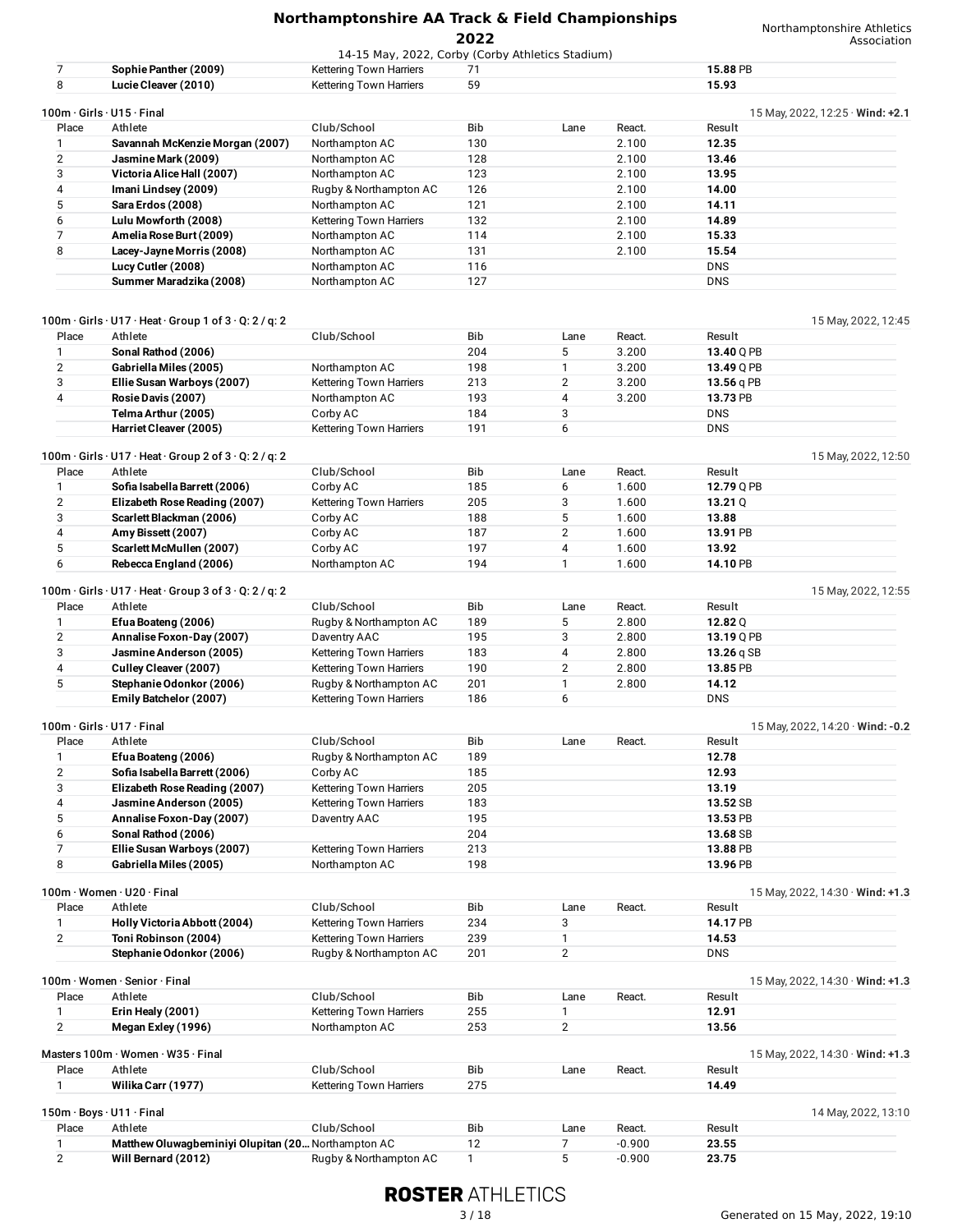Northamptonshire Athletics on

|                |                                                                                                                           |                                                  | ZUZZ       |                     |                      |                    | Association         |
|----------------|---------------------------------------------------------------------------------------------------------------------------|--------------------------------------------------|------------|---------------------|----------------------|--------------------|---------------------|
| 3              |                                                                                                                           | 14-15 May, 2022, Corby (Corby Athletics Stadium) | 2          |                     | $-0.900$             | 24.78              |                     |
| 4              | Riley Arthur Billingham (2012)<br>Filip Piecha (2013)                                                                     | Northampton AC                                   | 13         | 2<br>6              | $-0.900$             | 24.99              |                     |
| 5              | Fraser Leeson (2012)                                                                                                      | Rugby & Northampton AC                           | 10         | 4                   | $-0.900$             | 25.69              |                     |
|                |                                                                                                                           | Rugby & Northampton AC                           |            |                     |                      |                    |                     |
| 6              | Maximus Raphael (2013)                                                                                                    | Northampton AC                                   | 14<br>8    | 1<br>3              | $-0.900$             | 26.15              |                     |
|                | Alexander Kampta (2012)                                                                                                   | Rugby & Northampton AC                           |            |                     |                      | <b>DNS</b>         |                     |
|                | 150m · Girls · U11 · Heat · Group 1 of 2 · Q: 3                                                                           |                                                  |            |                     |                      |                    | 14 May, 2022, 13:00 |
| Place          | Athlete                                                                                                                   | Club/School                                      | Bib        | Lane                | React.               | Result             |                     |
| 1              | Sophia Marie Agius (2012)                                                                                                 | Rugby & Northampton AC                           | 17         | 5                   | $-2.800$             | 25.18Q             |                     |
| $\overline{2}$ | Taya Young (2012)                                                                                                         | Rugby & Northampton AC                           | 31         | 3                   | $-2.800$             | 25.73 Q            |                     |
| 3              | Farrah Bailey (2012)                                                                                                      | Rugby & Northampton AC                           | 19         | 4                   | $-2.800$             | 26.43Q             |                     |
| 4              | Sabeeqa Evelyn Lovejoy (2011)                                                                                             | Daventry AAC                                     | 26         | 1                   | $-2.800$             | 26.61              |                     |
| 5              | Violet Alice Campbell (2013)                                                                                              | Rugby & Northampton AC                           | 20         | 6                   | $-2.800$             | 27.17              |                     |
|                | Kirrily Dubois (2012)                                                                                                     | Corby AC                                         | 23         | $\overline{2}$      |                      | <b>DNS</b>         |                     |
|                | 150m · Girls · U11 · Heat · Group 2 of 2 · Q: 3                                                                           |                                                  |            |                     |                      |                    | 14 May, 2022, 13:00 |
| Place          | Athlete                                                                                                                   | Club/School                                      | <b>Bib</b> | Lane                | React.               | Result             |                     |
| 1              | Darci Cleaver (2012)                                                                                                      | Kettering Town Harriers                          | 21         | 3                   | $-0.600$             | 24.66 Q PB         |                     |
| 2              | Rose Tannasee (2012)                                                                                                      |                                                  | 28         | 4                   | $-0.600$             | 26.62Q             |                     |
| 3              | Grace Fontenla (2012)                                                                                                     | Northampton AC                                   | 24         | 5                   | $-0.600$             | 27.53Q             |                     |
| 4              | Macy Jade Warboys (2012)                                                                                                  | Kettering Town Harriers                          | 30         | 1                   | $-0.600$             | 28.92              |                     |
|                | Anita Omodolapo Alaka (2012)                                                                                              | Northampton AC                                   | 18         | $\overline{2}$      |                      | <b>DNS</b>         |                     |
|                | Rosie May Adrian (2013)                                                                                                   | Rugby & Northampton AC                           | 16         | 6                   |                      | <b>DNS</b>         |                     |
|                | 200m · Boys · U13 · Final                                                                                                 |                                                  |            |                     |                      |                    | 14 May, 2022, 12:20 |
| Place          | Athlete                                                                                                                   | Club/School                                      | <b>Bib</b> | Lane                | React.               | Result             |                     |
| 1              | Jaunty Archer (2011)                                                                                                      | Rugby & Northampton AC                           | 33         |                     |                      | 28.10              |                     |
| $\overline{2}$ | Zac Thorpe (2010)                                                                                                         | Rugby & Northampton AC                           | 51         |                     |                      | 28.93              |                     |
| 3              | Sonny Briggs-McKellar (2010)                                                                                              | Rugby & Northampton AC                           | 34         |                     |                      | 29.23              |                     |
| 4              | Aidan Charles Hooks (2010)                                                                                                | Kettering Town Harriers                          | 40         |                     |                      | 29.73              |                     |
| 5              | <b>Charlie Thomas Gercs (2010)</b>                                                                                        | Rugby & Northampton AC                           | 39         |                     |                      | 29.82              |                     |
| 6              | Gabriel Antoni Melczynski (2010)                                                                                          | Northampton AC                                   | 46         |                     |                      | 30.11              |                     |
| $\overline{7}$ | Charles Oliver Leech (2010)                                                                                               | Northampton AC                                   | 43         |                     |                      | 31.40              |                     |
| 8              | William Michael Lickerish (2011)                                                                                          | Northampton AC                                   | 45         |                     |                      | 33.91              |                     |
|                | Benji Dubois (2010)                                                                                                       | Corby AC                                         | 36         |                     |                      | <b>DNS</b>         |                     |
|                | Lucas Smith (2011)                                                                                                        | Northampton AC                                   | 50         |                     |                      | <b>DNS</b>         |                     |
|                | Aaron Ampofo (2010)                                                                                                       | Kettering Town Harriers                          | 32         |                     |                      | <b>DNS</b>         |                     |
|                | 200m · Boys · U15 · Final                                                                                                 |                                                  |            |                     |                      |                    | 14 May, 2022, 14:45 |
| Place          | Athlete                                                                                                                   | Club/School                                      | Bib        | Lane                | React.               | Result             |                     |
| 1              | Lloyd Thomas Samuel Blackman (2008) Corby AC                                                                              |                                                  | 78         | 1                   | 0.900                | 26.98              |                     |
| $\overline{2}$ | Isaac Benjamin Lloyd-Uzoegbu (2009) Corby AC                                                                              |                                                  | 92         | 5                   | 0.900                | 27.50              |                     |
| 3              | Noah Starr (2008)                                                                                                         | Rugby & Northampton AC                           | 104        | $\overline{2}$      | 0.900                | 29.96              |                     |
|                | Aidan Kilcullen (2008)                                                                                                    | Rugby & Northampton AC                           | 87         | 3                   |                      | <b>DNS</b>         |                     |
|                | Zane Cooper (2009)                                                                                                        | Kettering Town Harriers                          | 83         | 4                   |                      | <b>DNS</b>         |                     |
|                |                                                                                                                           |                                                  |            |                     |                      |                    |                     |
|                | $200m \cdot$ Boys $\cdot$ U17 $\cdot$ Heat $\cdot$ Group 1 of 2 $\cdot$ Q: 2 / g: 4<br>Athlete                            | Club/School                                      |            |                     |                      | Result             | 14 May, 2022, 12:50 |
| Place<br>1     | Alexandro Ilioaie (2005)                                                                                                  | Rugby & Northampton AC                           | Bib<br>153 | Lane<br>6           | React.<br>$-1.300$   | 24.30 Q PB         |                     |
| $\mathbf{2}$   |                                                                                                                           |                                                  |            |                     |                      |                    |                     |
| 3              | William Rawcliffe (2006)<br>Elliot Lloyd-Uzoegbu (2007)                                                                   | Kettering Town Harriers<br>Corby AC              | 166<br>154 | 3<br>$\overline{2}$ | $-1.300$             | 24.50 Q PB         |                     |
| 4              | Archie Forster (2006)                                                                                                     | Rugby & Northampton AC                           | 149        | 1                   | $-1.300$<br>$-1.300$ | 24.90 q<br>25.00 q |                     |
| 5              | James Bayliss (2006)                                                                                                      | Northampton AC                                   | 141        | 5                   | $-1.300$             | 25.50              |                     |
|                | Fabian Powell (2006)                                                                                                      | Corby AC                                         | 162        | 4                   |                      | <b>DNS</b>         |                     |
|                |                                                                                                                           |                                                  |            |                     |                      |                    |                     |
| Place          | $200m \cdot \text{Boys} \cdot \text{U17} \cdot \text{Heat} \cdot \text{Group 2 of 2} \cdot \text{Q: 2 / q: 4}$<br>Athlete | Club/School                                      | Bib        | Lane                | React.               | Result             | 14 May, 2022, 12:55 |
| 1              | Morrie Parker (2005)                                                                                                      | Rugby & Northampton AC                           | 160        | 3                   | $-1.300$             | 23.50 Q PB         |                     |
| $\overline{2}$ | Matthew Ward (2005)                                                                                                       | Rugby & Northampton AC                           | 180        | 1                   | $-1.300$             | 24.23 Q PB         |                     |
| 3              | Ruben Miguel Fernandes (2007)                                                                                             | Corby AC                                         | 148        | 4                   | $-1.300$             | 24.36 q PB         |                     |
| 4              | Samuel Haigh (2006)                                                                                                       | Corby AC                                         | 152        | 5                   | $-1.300$             | 24.80 q PB         |                     |
|                | Sami Elhag (2006)                                                                                                         |                                                  | 147        | $\overline{2}$      |                      | <b>DNS</b>         |                     |
|                | 200m · Boys · U17 · Final                                                                                                 |                                                  |            |                     |                      |                    |                     |
| Place          | Athlete                                                                                                                   | Club/School                                      | Bib        | Lane                | React.               | Result             | 14 May, 2022, 14:55 |
|                | Morrie Parker (2005)                                                                                                      | Rugby & Northampton AC                           | 160        |                     | 0.700                | 23.38 PB           |                     |

| Place | Athlete                       | Club/School             | <b>Bib</b> | Lane | React. | Result   |
|-------|-------------------------------|-------------------------|------------|------|--------|----------|
|       | Morrie Parker (2005)          | Rugby & Northampton AC  | 160        |      | 0.700  | 23.38 PB |
|       | Alexandro Ilioaie (2005)      | Rugby & Northampton AC  | 153        |      | 0.700  | 23.82 PB |
|       | Matthew Ward (2005)           | Rugby & Northampton AC  | 180        |      | 0.700  | 23.96 PB |
|       | William Rawcliffe (2006)      | Kettering Town Harriers | 166        |      | 0.700  | 24.05 PB |
|       | Ruben Miguel Fernandes (2007) | Corby AC                | 148        |      | 0.700  | 24.42 PB |
|       | Samuel Haigh (2006)           | Corby AC                | 152        |      | 0.700  | 24.63 PB |

## **ROSTER ATHLETICS**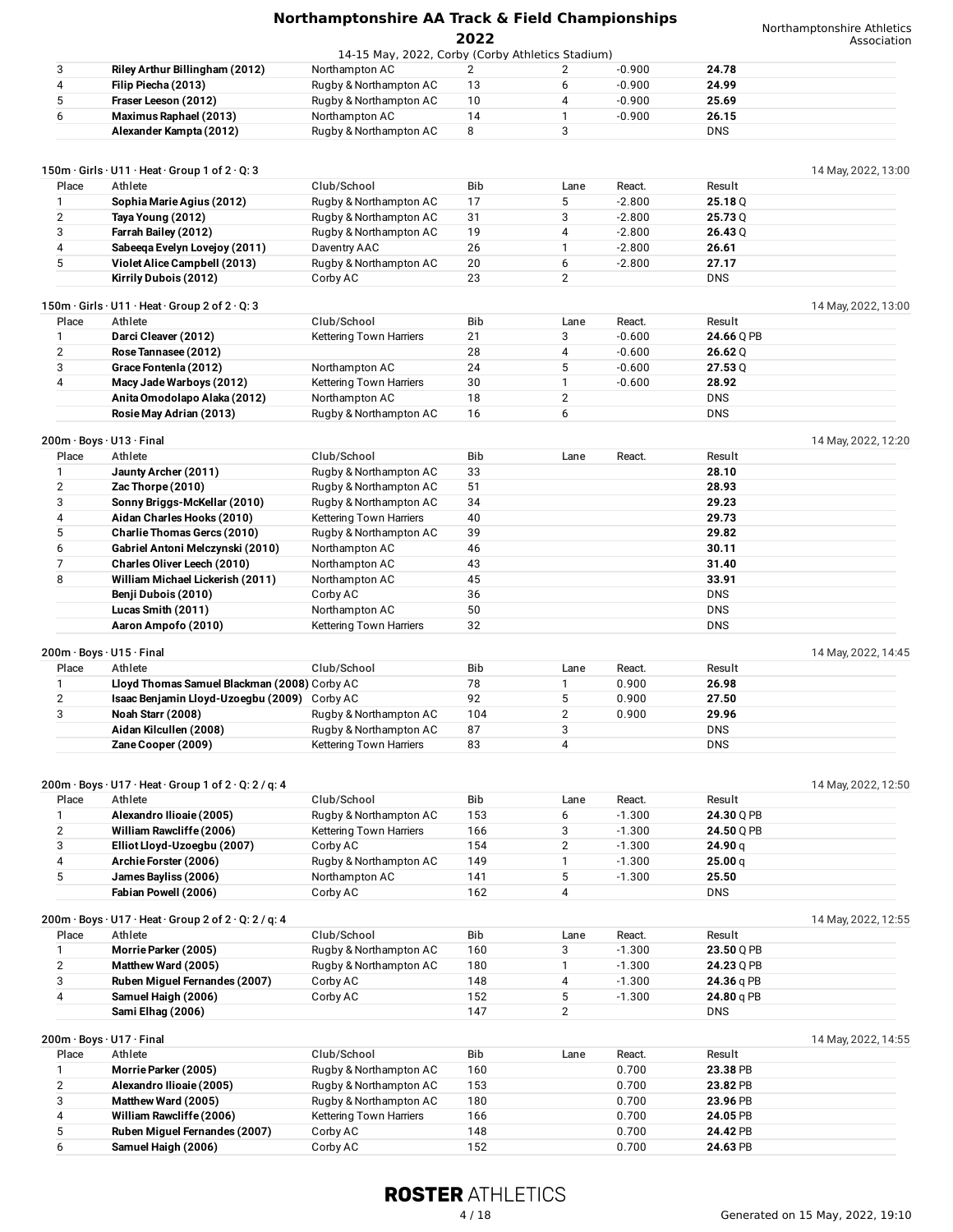| Northamptonshire AA Track & Field Championships |  |  |  |
|-------------------------------------------------|--|--|--|
|                                                 |  |  |  |

Northamptonshire Athletics

|                |                                                                                         |                                                  | 2022       |                         |        |            | Association         |
|----------------|-----------------------------------------------------------------------------------------|--------------------------------------------------|------------|-------------------------|--------|------------|---------------------|
|                |                                                                                         | 14-15 May, 2022, Corby (Corby Athletics Stadium) |            |                         |        |            |                     |
| 7              | Archie Forster (2006)                                                                   | Rugby & Northampton AC                           | 149        |                         | 0.700  | 24.82      |                     |
| 8              | Elliot Lloyd-Uzoegbu (2007)                                                             | Corby AC                                         | 154        |                         | 0.700  | 24.86      |                     |
|                | $200m \cdot$ Men $\cdot$ U20 $\cdot$ Final                                              |                                                  |            |                         |        |            | 14 May, 2022, 15:05 |
| Place          | Athlete                                                                                 | Club/School                                      | Bib        | Lane                    | React. | Result     |                     |
| 1              | Ryan Amesimeku (2004)                                                                   | <b>Kettering Town Harriers</b>                   | 218        | 5                       | 0.300  | 22.58 PB   |                     |
| $\overline{2}$ | Luke Riches (2004)                                                                      | <b>Kettering Town Harriers</b>                   | 231        | 4                       | 0.300  | 23.49 PB   |                     |
| 3              | Joshua Wenje (2005)                                                                     | <b>Kettering Town Harriers</b>                   | 233        | 3                       | 0.300  | 24.46 PB   |                     |
| 4              | Jack Stanley Abbott (2003)                                                              | <b>Kettering Town Harriers</b>                   | 217        | 6                       | 0.300  | 25.18 PB   |                     |
|                | <b>Tom Davis (2003)</b>                                                                 | Northampton AC                                   | 223        | 1                       |        | <b>DNS</b> |                     |
|                | William Dean (2003)                                                                     | Northampton AC                                   | 224        | $\overline{2}$          |        | <b>DNS</b> |                     |
|                |                                                                                         |                                                  |            |                         |        |            |                     |
|                | 200m · Men · Senior · Final                                                             |                                                  |            |                         |        |            | 14 May, 2022, 15:05 |
| Place          | Athlete                                                                                 | Club/School                                      | Bib        | Lane                    | React. | Result     |                     |
| $\mathbf{1}$   | Jordan Spence (1996)                                                                    | Corby AC                                         | 251        |                         | 0.300  | 23.69      |                     |
|                | Jared Small (1990)                                                                      | <b>Kettering Town Harriers</b>                   | 250        |                         |        | <b>DNS</b> |                     |
|                |                                                                                         |                                                  |            |                         |        |            |                     |
|                | Masters $200m \cdot$ Men $\cdot$ M35 $\cdot$ Final                                      |                                                  |            |                         |        |            | 14 May, 2022, 15:00 |
| Place          | Athlete                                                                                 | Club/School                                      | Bib        | Lane                    | React. | Result     |                     |
| 1              | Craig Christian (1978)                                                                  | Rugby & Northampton AC                           | 261        |                         | 0.400  | 24.95 PB   |                     |
| $\mathbf{2}$   | John Bell (1973)                                                                        | Rugby & Northampton AC                           | 258        |                         | 0.400  | 25.84      |                     |
|                |                                                                                         |                                                  |            |                         |        |            |                     |
|                |                                                                                         |                                                  |            |                         |        |            |                     |
| Place          | $200m \cdot Girls \cdot U13 \cdot Heat \cdot Group 1 of 2 \cdot Q: 2 / q: 4$<br>Athlete | Club/School                                      | Bib        | Lane                    | React. | Result     | 14 May, 2022, 12:10 |
|                |                                                                                         |                                                  |            |                         |        |            |                     |
| 1              | Ava Hession (2010)                                                                      | Rugby & Northampton AC                           | 66         | 1                       |        | 31.03Q     |                     |
| $\overline{2}$ | Charlotte Louise Hall (2010)                                                            | Northampton AC                                   | 63         | $\overline{2}$          |        | 33.97 Q    |                     |
| 3<br>4         | Matilda May Abbott (2011)                                                               | <b>Kettering Town Harriers</b>                   | 53         | 4                       |        | 34.15q     |                     |
|                | Bella Fontenla (2010)                                                                   | Northampton AC                                   | 62<br>54   | 3<br>5                  |        | 34.84 q PB |                     |
|                | Jemimah Omolewa Alaka (2011)                                                            | Northampton AC                                   |            |                         |        | <b>DNS</b> |                     |
|                | $200m \cdot Girls \cdot U13 \cdot Heat \cdot Group 2 of 2 \cdot Q: 2 / q: 4$            |                                                  |            |                         |        |            | 14 May, 2022, 12:15 |
| Place          | Athlete                                                                                 | Club/School                                      | <b>Bib</b> | Lane                    | React. | Result     |                     |
| 1              | Jasmine Jessamy (2009)                                                                  | Northampton AC                                   | 67         | 1                       |        | 27.19Q     |                     |
| $\overline{2}$ | Ebony Ann Daroux (2009)                                                                 |                                                  | 60         | 4                       |        | 30.50 Q PB |                     |
| 3              | Lucie Cleaver (2010)                                                                    | <b>Kettering Town Harriers</b>                   | 59         | 5                       |        | 33.50q     |                     |
| 4              | Amelie Grace Heron (2011)                                                               | Rugby & Northampton AC                           | 65         | 6                       |        | 33.70q     |                     |
|                | Katie Lily Spencer (2011)                                                               | Northampton AC                                   | 74         | $\overline{2}$          |        | <b>DNS</b> |                     |
|                | Francesca Fitzpatrick (2010)                                                            | Corby AC                                         | 61         | 3                       |        | <b>DNS</b> |                     |
|                |                                                                                         |                                                  |            |                         |        |            |                     |
|                | 200m · Girls · U13 · Final                                                              |                                                  |            |                         |        |            | 14 May, 2022, 14:30 |
| Place          | Athlete                                                                                 | Club/School                                      | <b>Bib</b> | Lane                    | React. | Result     |                     |
| 1              | Jasmine Jessamy (2009)                                                                  | Northampton AC                                   | 67         | 4                       | 0.800  | 27.67      |                     |
| 2              | Ava Hession (2010)                                                                      | Rugby & Northampton AC                           | 66         | 3                       | 0.800  | 29.17      |                     |
| 3              | Ebony Ann Daroux (2009)                                                                 |                                                  | 60         | 7                       | 0.800  | 30.23 PB   |                     |
| 4              | Charlotte Louise Hall (2010)                                                            | Northampton AC                                   | 63         | 8                       | 0.800  | 34.77      |                     |
| 5              | Lucie Cleaver (2010)                                                                    | <b>Kettering Town Harriers</b>                   | 59         | $\overline{\mathbf{c}}$ | 0.800  | 34.87      |                     |
| 6              | Amelie Grace Heron (2011)                                                               | Rugby & Northampton AC                           | 65         | 6                       | 0.800  | 35.91      |                     |
| 7              | Bella Fontenla (2010)                                                                   | Northampton AC                                   | 62         | 5                       | 0.800  | 36.11      |                     |
| 8              | Matilda May Abbott (2011)                                                               | Kettering Town Harriers                          | 53         | 1                       | 0.800  | 37.21      |                     |
|                |                                                                                         |                                                  |            |                         |        |            |                     |
|                | 200m · Girls · U15 · Final                                                              |                                                  |            |                         |        |            | 14 May, 2022, 12:30 |
| Place          | Athlete                                                                                 | Club/School                                      | Bib        | Lane                    | React. | Result     |                     |
| 1              | Savannah McKenzie Morgan (2007)                                                         | Northampton AC                                   | 130        |                         |        | 25.90      |                     |
| $\mathbf{2}$   | Isabelle Smith (2008)                                                                   | Northampton AC                                   | 135        |                         |        | 26.50      |                     |
| 3              | Jasmine Mark (2009)                                                                     | Northampton AC                                   | 128        |                         |        | 27.90 PB   |                     |
| 4              | Summer Maradzika (2008)                                                                 | Northampton AC                                   | 127        |                         |        | 28.50      |                     |
| 5              | Victoria Alice Hall (2007)                                                              | Northampton AC                                   | 123        |                         |        | 29.20 PB   |                     |
| 6              | Sara Erdos (2008)                                                                       | Northampton AC                                   | 121        |                         |        | 29.30 PB   |                     |
| 7              | Lulu Mowforth (2008)                                                                    | Kettering Town Harriers                          | 132        |                         |        | 31.10 SB   |                     |
| 8              | Lucy Cutler (2008)                                                                      | Northampton AC                                   | 116        |                         |        | 32.40      |                     |
|                | Olivia McGhee (2008)                                                                    |                                                  | 129        |                         |        | <b>DNS</b> |                     |
|                |                                                                                         |                                                  |            |                         |        |            |                     |
|                |                                                                                         |                                                  |            |                         |        |            |                     |
|                | 200m · Girls · U17 · Heat · Group 1 of 2 · Q: 2 / q: 4                                  |                                                  |            |                         |        |            | 14 May, 2022, 12:40 |
| Place          | Athlete                                                                                 | Club/School                                      | Bib<br>199 | Lane                    | React. | Result     |                     |
| 1              | Onachukwu Ndefo (2006)                                                                  | Northampton AC                                   |            | 7                       | 0.100  | 26.22 Q PB |                     |
| $\overline{2}$ | Kae Crisp (2006)                                                                        | Northampton AC                                   | 192        | $\mathbf{1}$            | 0.100  | 27.04 Q PB |                     |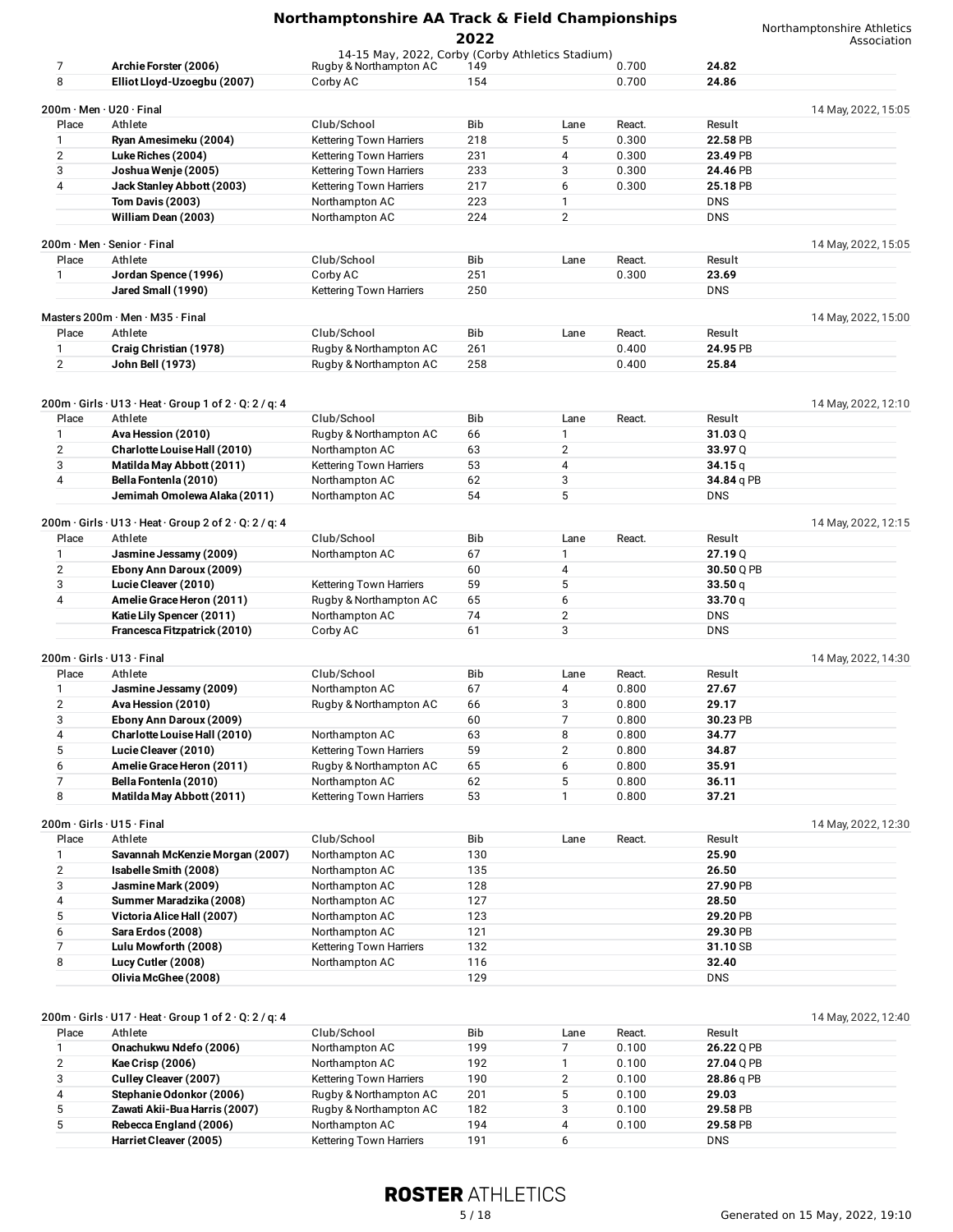|                | $200$ m·Girls·U17·Heat·Group 2 of 2·Q: 2 / q: 4 |                                |     |                |          |              | 14 May, 2022, 12:45 |
|----------------|-------------------------------------------------|--------------------------------|-----|----------------|----------|--------------|---------------------|
| Place          | Athlete                                         | Club/School                    | Bib | Lane           | React.   | Result       |                     |
| 1              | Sofia Isabella Barrett (2006)                   | Corby AC                       | 185 | 6              | $-2.200$ | 26.33Q       |                     |
| $\mathbf{2}$   | Molly Pinder (2005)                             | Northampton AC                 | 202 | $\mathbf{2}$   | $-2.200$ | 26.34 Q PB   |                     |
| 3              | Elizabeth Rose Reading (2007)                   | Kettering Town Harriers        | 205 | $\overline{7}$ | $-2.200$ | 27.20q       |                     |
| 4              | Sonal Rathod (2006)                             | <b>Kettering Town Harriers</b> | 204 | 3              | $-2.200$ | 27.88 g PB   |                     |
| 5              | Ellie Susan Warboys (2007)                      | Kettering Town Harriers        | 213 | 5              | $-2.200$ | 28.93 q PB   |                     |
| 6              | Scarlett Blackman (2006)                        | Corby AC                       | 188 | $\mathbf{1}$   | $-2.200$ | 29.71        |                     |
|                | Telma Arthur (2005)                             | Corby AC                       | 184 | $\overline{4}$ |          | <b>DNS</b>   |                     |
|                | 200m · Girls · U17 · Final                      |                                |     |                |          |              | 14 May, 2022, 14:50 |
| Place          | Athlete                                         | Club/School                    | Bib | Lane           | React.   | Result       |                     |
| 1              | Onachukwu Ndefo (2006)                          | Northampton AC                 | 199 | $\mathbf{1}$   | 0.600    | 25.92 PB     |                     |
| $\mathbf{2}$   | Sofia Isabella Barrett (2006)                   | Corby AC                       | 185 | 2              | 0.600    | 25.96 PB     |                     |
| 3              | Molly Pinder (2005)                             | Northampton AC                 | 202 | 3              | 0.600    | 26.19 PB     |                     |
| 4              |                                                 |                                | 192 | 4              | 0.600    | 26.98 PB     |                     |
| 5              | Kae Crisp (2006)                                | Northampton AC                 |     | 5              |          |              |                     |
|                | Elizabeth Rose Reading (2007)                   | Kettering Town Harriers        | 205 |                | 0.600    | 27.07        |                     |
| 6              | Sonal Rathod (2006)                             | Kettering Town Harriers        | 204 | 6              | 0.600    | 28.05        |                     |
| 7              | Ellie Susan Warboys (2007)                      | <b>Kettering Town Harriers</b> | 213 | 8              | 0.600    | 29.62        |                     |
| 8              | Culley Cleaver (2007)                           | Kettering Town Harriers        | 190 | $\overline{7}$ | 0.600    | $29.79 = PB$ |                     |
|                | 200m · Women · U20 · Final                      |                                |     |                |          |              | 14 May, 2022, 15:00 |
| Place          | Athlete                                         | Club/School                    | Bib | Lane           | React.   | Result       |                     |
| 1              | Hannah Smith (2003)                             | Northampton AC                 | 240 | 4              | 0.400    | 26.49        |                     |
| $\overline{2}$ | Holly Victoria Abbott (2004)                    | <b>Kettering Town Harriers</b> | 234 | $\overline{2}$ | 0.400    | 29.21 PB     |                     |
| 3              | Ellen Mary Goodhart (2004)                      | Northampton AC                 | 236 | 3              | 0.400    | 30.16 PB     |                     |
|                | Scarlett Maxwell-Munn (2004)                    | Kettering Town Harriers        | 238 | $\mathbf{1}$   |          | <b>DNS</b>   |                     |
|                |                                                 |                                |     |                |          |              |                     |
|                | 200m · Women · Senior · Final<br>Athlete        |                                |     |                |          |              | 14 May, 2022, 15:00 |
| Place          |                                                 | Club/School                    | Bib | Lane           | React.   | Result       |                     |
| 1              | Erin Healy (2001)                               | <b>Kettering Town Harriers</b> | 255 |                | 0.400    | 26.57        |                     |
| $\mathbf{2}$   | Natalie Goddard (1998)                          | Northampton AC                 | 254 |                | 0.400    | 28.31        |                     |
|                | 300m · Boys · U15 · Final                       |                                |     |                |          |              | 15 May, 2022, 13:15 |
| Place          | Athlete                                         | Club/School                    | Bib | Lane           | React.   | Result       |                     |
| 1              | Samuel James Lickerish (2007)                   | Northampton AC                 | 91  | $\mathbf{1}$   |          | 43.58        |                     |
| $\overline{2}$ | Jacob Palmer (2008)                             | Rugby & Northampton AC         | 96  | 3              |          | 46.57 PB     |                     |
|                | George Sharp (2009)                             | Kettering Town Harriers        | 102 | $\mathbf{2}$   |          | <b>DNS</b>   |                     |
|                |                                                 |                                |     |                |          |              |                     |
|                | 300m · Girls · U15 · Final                      |                                |     |                |          |              | 15 May, 2022, 13:10 |
| Place          | Athlete                                         | Club/School                    | Bib | Lane           | React.   | Result       |                     |
| 1              | Isabelle Smith (2008)                           | Northampton AC                 | 135 | 4              |          | 43.35        |                     |
| 2              | Magdalena Gancheva (2007)                       | Kettering Town Harriers        | 122 | $\mathbf{1}$   |          | 44.61        |                     |
| 3              | Victoria Alice Hall (2007)                      | Northampton AC                 | 123 | $\overline{2}$ |          | 47.19        |                     |
| 4              | Amelia Rose Burt (2009)                         | Northampton AC                 | 114 | 3              |          | 51.65        |                     |
|                | 300m · Girls · U17 · Final                      |                                |     |                |          |              | 15 May, 2022, 13:20 |
| Place          | Athlete                                         | Club/School                    | Bib | Lane           | React.   | Result       |                     |
| 1              | Sofia Isabella Barrett (2006)                   | Corby AC                       | 185 | 6              |          | 41.54        |                     |
| $\mathbf{2}$   | Molly Pinder (2005)                             | Northampton AC                 | 202 | 3              |          | 41.96 PB     |                     |
| 3              | Lexi Helen Wilkinson (2006)                     | Corby AC                       | 214 | 5              |          | 42.42 PB     |                     |
| 4              | Kae Crisp (2006)                                | Northampton AC                 | 192 | $\mathbf{1}$   |          | 42.94 PB     |                     |
| 5              | Lara Turner (2007)                              | Kettering Town Harriers        | 212 | 4              |          | 45.27        |                     |
| 6              | <b>Caitlin Amber Reeves (2005)</b>              | Northampton AC                 | 206 | $\overline{2}$ |          | 45.72 PB     |                     |
|                | Olivia Willison (2006)                          | Northampton AC                 | 215 | 7              |          | <b>DNS</b>   |                     |
|                |                                                 |                                |     |                |          |              |                     |
|                | 400m · Boys · U17 · Final                       |                                |     |                |          |              | 15 May, 2022, 11:50 |
| Place          | Athlete                                         | Club/School                    | Bib | Lane           | React.   | Result       |                     |
| 1              | Luke Turner (2005)                              | Northampton AC                 | 177 |                |          | 52.75        |                     |
| $\mathbf{2}$   | Alexandro Ilioaie (2005)                        | Rugby & Northampton AC         | 153 |                |          | 53.55        |                     |
| 3              | Freddie Cushing (2006)                          | Northampton AC                 | 146 |                |          | 54.19        |                     |
| 4              | Keiran Ashman (2005)                            | Northampton AC                 | 139 |                |          | 54.96 PB     |                     |
| 5              | Archie Forster (2006)                           | Rugby & Northampton AC         | 149 |                |          | 56.27 PB     |                     |
| 6              | Gillie Smith (2006)                             | Northampton AC                 | 171 |                |          | 56.47        |                     |
| 7              | Harvey Poynton (2007)                           | Corby AC                       | 163 |                |          | 57.25 PB     |                     |
| 8              | Lewis James Nutt (2007)                         | Northampton AC                 | 158 |                |          | 58.02 PB     |                     |
|                | Louis Miles Starr (2006)                        | Rugby & Northampton AC         | 174 |                |          | <b>DNS</b>   |                     |
|                | Josh Sothcott (2006)                            | Rugby & Northampton AC         | 172 |                |          | <b>DNS</b>   |                     |
|                | 400m · Men · U20 · Final                        |                                |     |                |          |              |                     |
| Place          | Athlete                                         | Club/School                    | Bib | Lane           | React.   | Result       | 15 May, 2022, 13:35 |
| 1              | Ben Brooker (2005)                              | Kettering Town Harriers        | 220 | $\overline{2}$ |          | 51.89        |                     |
| $\overline{2}$ | Rory Hammond (2004)                             | Silson AC                      | 227 | 3              |          | 1:08.15      |                     |
|                |                                                 |                                |     |                |          |              |                     |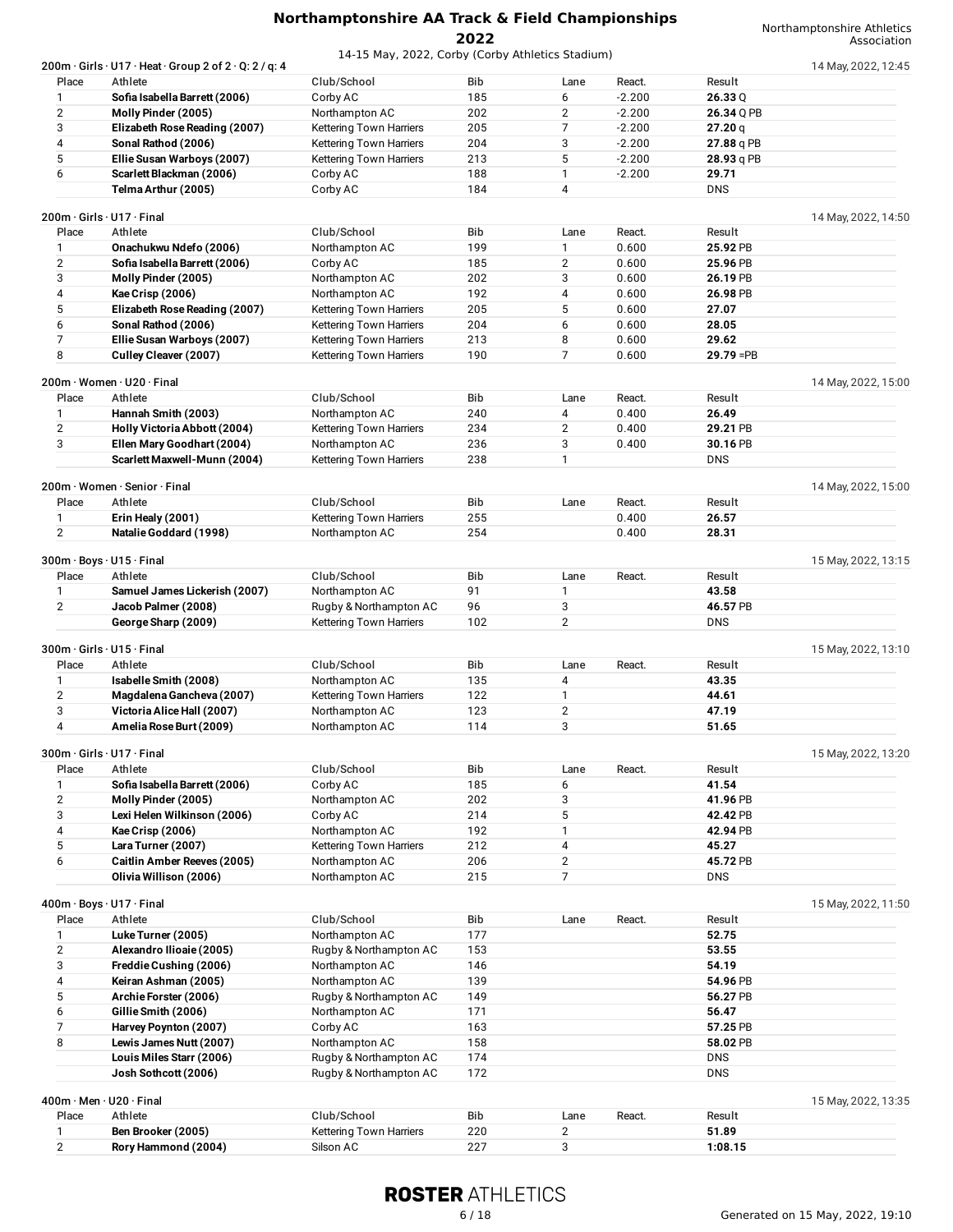|                       | Northamptonshire AA Track & Field Championships         | Northamptonshire Athletics<br>Association         |                |                     |                       |                     |
|-----------------------|---------------------------------------------------------|---------------------------------------------------|----------------|---------------------|-----------------------|---------------------|
|                       |                                                         | 14-15 May, 2022, Corby (Corby Athletics Stadium)  | 2022           |                     |                       |                     |
|                       | <b>Tom Davis (2003)</b>                                 | Northampton AC                                    | 223            | 1                   | <b>DNS</b>            |                     |
|                       | Masters 400m · Men · M35 · Final                        |                                                   |                |                     |                       | 15 May, 2022, 13:35 |
| Place                 | Athlete                                                 | Club/School                                       | Bib            | Lane<br>React.      | Result                |                     |
| 1                     | Craig Christian (1978)                                  | Rugby & Northampton AC                            | 261            |                     | 56.06                 |                     |
|                       | 400m · Women · U20 · Final                              |                                                   |                |                     |                       | 15 May, 2022, 13:30 |
| Place                 | Athlete                                                 | Club/School                                       | Bib            | React.<br>Lane      | Result                |                     |
| 1                     | Hannah Smith (2003)                                     | Northampton AC                                    | 240            |                     | 1:00.98               |                     |
|                       | 400m · Women · Senior · Final                           |                                                   |                |                     |                       | 15 May, 2022, 13:30 |
| Place                 | Athlete                                                 | Club/School                                       | Bib            | React.<br>Lane      | Result                |                     |
| $\mathbf{1}$          | Natalie Goddard (1998)                                  | Northampton AC                                    | 254            | $\overline{2}$      | 1:02.08               |                     |
|                       | Melanie Wood (1993)                                     | Rugby & Northampton AC                            | 257            | $\mathbf{1}$        | <b>DNS</b>            |                     |
|                       | $600m \cdot$ Boys $\cdot$ U11 $\cdot$ Final             |                                                   |                |                     |                       | 14 May, 2022, 15:20 |
| Place                 | Athlete                                                 | Club/School                                       | Bib            | Lane                | Result                |                     |
| $\mathbf{1}$          | Harris Ellwood (2011)                                   | <b>Kettering Town Harriers</b>                    | 5              | 8                   | 2:05.58 PB            |                     |
| $\overline{2}$        | Jan Hemmington (2013)                                   | Rugby & Northampton AC                            | 7              | 5                   | 2:06.44 PB            |                     |
| 3                     | Will Bernard (2012)                                     | Rugby & Northampton AC                            | 1              | 1                   | 2:09.21               |                     |
| 4                     | Riley Arthur Billingham (2012)                          | Northampton AC                                    | $\overline{2}$ | $\overline{7}$      | 2:16.42               |                     |
| 5                     | Harry Oliver Leech (2013)                               | Northampton AC<br>Rugby & Northampton AC          | 9<br>8         | 4<br>$\overline{2}$ | 2:24.44<br><b>DNS</b> |                     |
|                       | Alexander Kampta (2012)<br>Filip Piecha (2013)          | Rugby & Northampton AC                            | 13             | 3                   | <b>DNS</b>            |                     |
|                       | Leonard Ksawery Melczynski (2011)                       | Northampton AC                                    | 11             | 6                   | <b>DNS</b>            |                     |
|                       |                                                         |                                                   |                |                     |                       |                     |
|                       | 600m · Girls · U11 · Final                              |                                                   |                |                     |                       | 14 May, 2022, 15:15 |
| Place<br>$\mathbf{1}$ | Athlete                                                 | Club/School                                       | Bib<br>25      | Lane<br>6           | Result<br>1:57.74 PB  |                     |
| $\overline{2}$        | Bella Lamb (2011)<br>Kirrily Dubois (2012)              | Corby AC                                          | 23             | 2                   | 2:00.69               |                     |
| 3                     | Rose Tannasee (2012)                                    |                                                   | 28             | 1                   | 2:13.85               |                     |
| 4                     | Grace Fontenla (2012)                                   | Northampton AC                                    | 24             | 4                   | 2:17.82               |                     |
| 5                     | Violet Alice Campbell (2013)                            | Rugby & Northampton AC                            | 20             | 5                   | 2:24.84               |                     |
| 6                     | Sabeeqa Evelyn Lovejoy (2011)                           | Daventry AAC                                      | 26             | 3                   | 2:51.71               |                     |
|                       | 800m · Boys · U13 · Final                               |                                                   |                |                     |                       | 14 May, 2022, 15:37 |
| Place                 | Athlete                                                 | Club/School                                       | Bib            | Lane                | Result                |                     |
| 1                     | Charles Oliver Leech (2010)                             | Northampton AC                                    | 43             | 7                   | 2:31.64               |                     |
| $\overline{2}$        | Benji Dubois (2010)                                     | Corby AC                                          | 36             | 3                   | 2:31.86               |                     |
| 3                     | Thomas Leeson (2009)                                    | Rugby & Northampton AC                            | 44             | 6                   | 2:34.43 PB            |                     |
| 4                     | Jude Oliver Nutt (2010)                                 | Northampton AC                                    | 47             | 5                   | 2:40.06 PB            |                     |
| 5<br>6                | Gabriel Antoni Melczynski (2010)<br>Isaac Treacy (2010) | Northampton AC<br>Corby AC                        | 46<br>52       | $\overline{2}$<br>4 | 2:40.32<br>2:51.27    |                     |
| 7                     | William Combstock (2010)                                | Daventry AAC                                      | 35             | 8                   | 2:55.24               |                     |
|                       | Lucas Smith (2011)                                      | Northampton AC                                    | 50             | 1                   | <b>DNS</b>            |                     |
|                       |                                                         |                                                   |                |                     |                       |                     |
| Place                 | 800m · Boys · U15 · Final<br>Athlete                    | Club/School                                       | Bib            | Lane                | Result                | 14 May, 2022, 15:52 |
| 1                     | Nathan Lamb (2007)                                      | Rugby & Northampton AC                            | 89             | 4                   | 2:12.18               |                     |
| $\mathbf{2}$          | Archie Clarke (2009)                                    | Wreake & Soar Valley                              | 81             | 6                   | 2:14.76 PB            |                     |
| 3                     | Ollie Walls (2008)                                      | Rugby & Northampton AC                            | 108            |                     | 2:15.92 PB            |                     |
| 4                     | Dylan Ransom (2007)                                     | <b>Kettering Town Harriers</b>                    | 99             | 8                   | 2:17.26 PB            |                     |
| 5                     | Archie Miller (2008)                                    | Northampton AC                                    | 93             | $\mathbf{1}$        | 2:17.54               |                     |
| 6<br>7                | Freddie Joe Harris (2009)                               | Rugby & Northampton AC<br>Kettering Town Harriers | 84<br>102      | $\overline{2}$      | 2:21.67<br>2:23.30 PB |                     |
| 8                     | George Sharp (2009)<br>Jack Twining (2009)              | Northampton AC                                    | 107            |                     | 2:24.34 PB            |                     |
| 9                     | Will Riding (2008)                                      | Northampton AC                                    | 100            |                     | 2:29.28               |                     |
| 10                    | Finley Brooker (2009)                                   | Kettering Town Harriers                           | 79             | 5                   | 2:29.94               |                     |
| 11                    | Jacob Palmer (2008)                                     | Rugby & Northampton AC                            | 96             | 7                   | 2:32.43               |                     |
| 12                    | Edward Joyce (2009)                                     | Corby AC                                          | 86             |                     | 2:33.58               |                     |
|                       | Julian Akii-Bua Harris (2008)                           | Rugby & Northampton AC                            | 76             | 3                   | <b>DNS</b>            |                     |
|                       | 800m · Boys · U17 · Final                               |                                                   |                |                     |                       | 14 May, 2022, 16:07 |
| Place                 | Athlete                                                 | Club/School                                       | Bib            | Lane                | Result                |                     |
| 1                     | Louis Miles Starr (2006)                                | Rugby & Northampton AC                            | 174            |                     | 2:01.19 PB            |                     |
| $\mathbf{2}$          | Freddie Cushing (2006)                                  | Northampton AC                                    | 146            |                     | 2:02.17               |                     |
| 3<br>4                | Malachy Collins (2006)<br>Keiran Ashman (2005)          | Rugby & Northampton AC<br>Northampton AC          | 144<br>139     |                     | 2:03.97 PB<br>2:05.42 |                     |
| 5                     | William Ronald (2006)                                   | Corby AC                                          | 170            |                     | 2:06.18 PB            |                     |
| 6                     | Aidan Sean Mitchell Walker (2005)                       | <b>Banbury Harriers AC</b>                        | 179            |                     | 2:06.19 PB            |                     |
| $\overline{7}$        | Jack Gospel (2007)                                      | Daventry AAC                                      | 151            |                     | 2:07.18 PB            |                     |
| 8                     | Arthur Matthew Tilt (2006)                              | Rugby & Northampton AC                            | 176            |                     | 2:07.41               |                     |
| 9                     | Aidan McFadden (2006)                                   | Rugby & Northampton AC                            | 156            |                     | 2:09.34               |                     |

## **ROSTER ATHLETICS**

**Rugby & Northampton AC** 

#### 7 / 18 Generated on 15 May, 2022, 19:10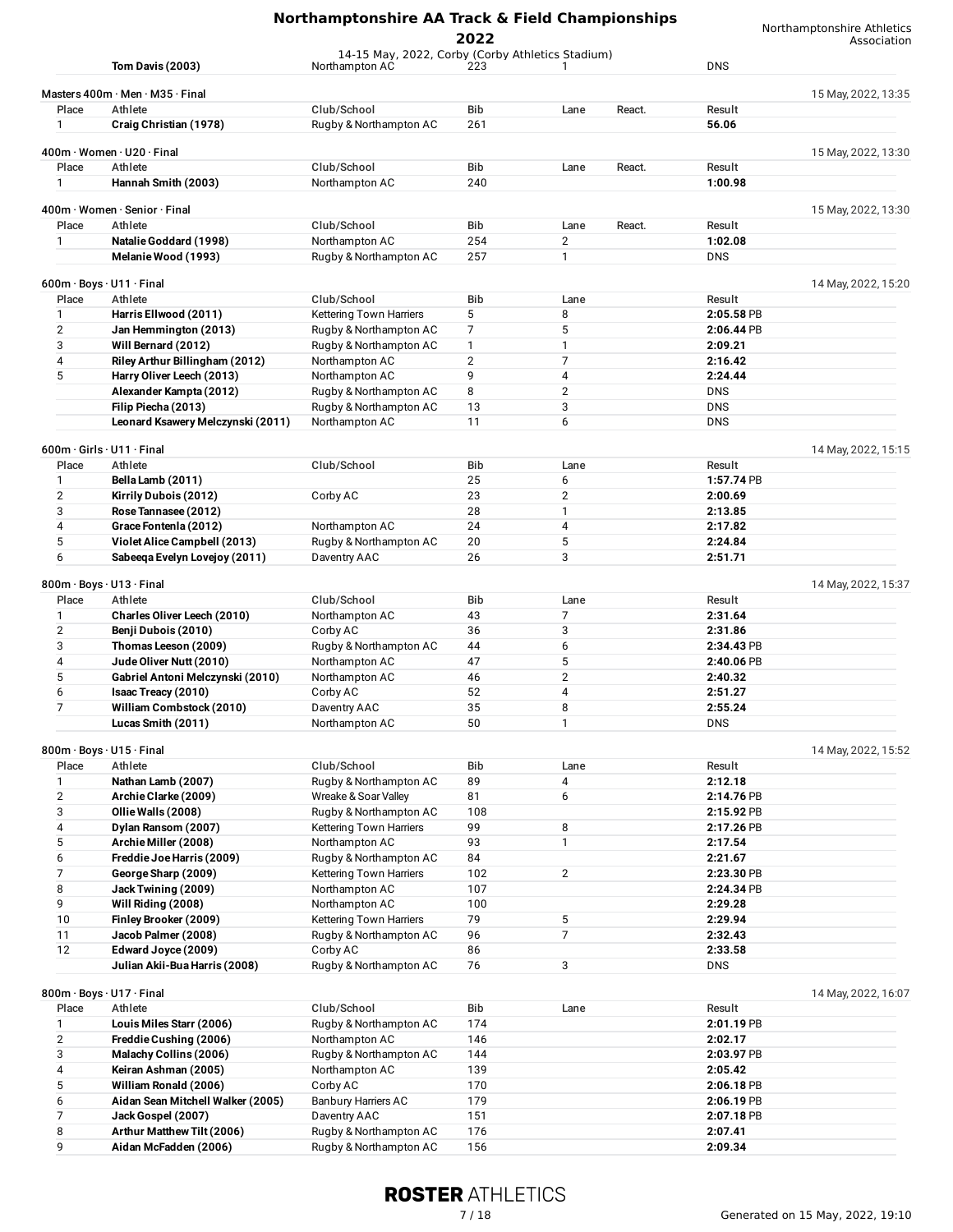|                              |                                                    | Northamptonshire AA Track & Field Championships                    |            |                |                       | Northamptonshire Athletics |
|------------------------------|----------------------------------------------------|--------------------------------------------------------------------|------------|----------------|-----------------------|----------------------------|
|                              |                                                    |                                                                    | 2022       |                |                       | Association                |
| 10                           | Joshua Mark Robson (2006)                          | 14-15 May, 2022, Corby (Corby Athletics Stadium)<br>Northampton AC | 167        |                | 2:11.42 PB            |                            |
| 11                           | Lewis Benjamin Robson (2007)                       | Northampton AC                                                     | 168        |                | 2:12.49 PB            |                            |
| 12                           | Gillie Smith (2006)                                | Northampton AC                                                     | 171        |                | 2:13.45               |                            |
| 13                           | Lewis James Nutt (2007)                            | Northampton AC                                                     | 158        |                | 2:14.70 PB            |                            |
| 14                           | Harvey Poynton (2007)                              | Corby AC                                                           | 163        |                | 2:15.30 PB            |                            |
|                              | Lucas Rogers (2006)                                | Kettering Town Harriers                                            | 169        |                | <b>DNS</b>            |                            |
|                              |                                                    |                                                                    |            |                |                       |                            |
|                              | 800m · Men · U20 · Final                           |                                                                    |            |                |                       | 14 May, 2022, 16:20        |
| Place<br>1                   | Athlete                                            | Club/School                                                        | Bib<br>220 | Lane<br>4      | Result<br>1:59.42 PB  |                            |
|                              | Ben Brooker (2005)                                 | <b>Kettering Town Harriers</b>                                     | 230        | 2              |                       |                            |
| $\overline{\mathbf{c}}$<br>3 | Aidan O'Brien (2003)<br>Rory Hammond (2004)        | Rugby & Northampton AC<br>Silson AC                                | 227        | $\mathbf{1}$   | 2:00.75 PB<br>2:40.20 |                            |
|                              | Jasper Cooper (2005)                               | Rugby & Northampton AC                                             | 222        | 3              | <b>DNS</b>            |                            |
|                              |                                                    |                                                                    |            |                |                       |                            |
|                              | 800m · Men · Senior · Final                        |                                                                    |            |                |                       | 14 May, 2022, 16:20        |
| Place                        | Athlete                                            | Club/School                                                        | Bib        | Lane           | Result                |                            |
|                              | Sam Aris (2000)                                    | Daventry AAC                                                       | 244        |                | <b>DNS</b>            |                            |
|                              |                                                    |                                                                    |            |                |                       |                            |
|                              | Masters 800m $\cdot$ Men $\cdot$ M35 $\cdot$ Final |                                                                    |            |                |                       | 14 May, 2022, 16:20        |
| Place                        | Athlete                                            | Club/School                                                        | Bib<br>267 | Lane<br>3      | Result<br>2:03.99     |                            |
| 1<br>$\overline{2}$          | Chris Lamb (1984)<br><b>Ben Malia (1978)</b>       | Rugby & Northampton AC<br>Rugby & Northampton AC                   | 268        | $\overline{2}$ | 2:16.67               |                            |
| 3                            | Michael Starr (1967)                               | Rugby & Northampton AC                                             | 271        | 4              | 2:48.27               |                            |
|                              | Andy Morris (1969)                                 | Rugby & Northampton AC                                             | 269        | $\mathbf{1}$   | <b>DNS</b>            |                            |
|                              |                                                    |                                                                    |            |                |                       |                            |
|                              | 800m · Girls · U13 · Final                         |                                                                    |            |                |                       | 14 May, 2022, 15:30        |
| Place                        | Athlete                                            | Club/School                                                        | Bib        | Lane           | Result                |                            |
| 1                            | Jess Lamb (2009)                                   |                                                                    | 68         | 5              | 2:27.42 PB            |                            |
| $\overline{2}$               | Imogen Bennetts (2010)                             | Northampton AC                                                     | 57         | 3              | 2:32.62 PB            |                            |
| 3                            | Isabella Brougham (2010)                           | Daventry AAC                                                       | 58         | $\overline{2}$ | 2:47.32               |                            |
| 4                            | Chloe Shaw (2010)                                  | Corby AC                                                           | 73         | 4              | 2:56.90 PB            |                            |
| 5                            | Amelie Grace Heron (2011)                          | Rugby & Northampton AC                                             | 65         | 6              | 3:02.71               |                            |
| 6                            | Stephanie Sharron Longden (2009)                   | Northampton AC                                                     | 70         | 8              | 3:06.33               |                            |
| 7                            | Bella Fontenla (2010)                              | Northampton AC                                                     | 62         |                | 3:07.30               |                            |
|                              | Hannah Barr (2011)                                 | Northampton AC                                                     | 55         | $\mathbf{1}$   | <b>DNS</b>            |                            |
|                              | Elsie Bennett (2011)                               | Rugby & Northampton AC                                             | 56         | $\overline{7}$ | <b>DNS</b>            |                            |
|                              | Francesca Fitzpatrick (2010)                       | Corby AC                                                           | 61         |                | <b>DNS</b>            |                            |
|                              | 800m · Girls · U15 · Final                         |                                                                    |            |                |                       | 14 May, 2022, 15:45        |
| Place                        | Athlete                                            | Club/School                                                        | <b>Bib</b> | Lane           | Result                |                            |
| 1                            | Ella Darby (2007)                                  | Rugby & Northampton AC                                             | 117        | 1              | 2:21.97               |                            |
| 2                            | Magdalena Gancheva (2007)                          | Kettering Town Harriers                                            | 122        |                | 2:23.90               |                            |
| 3                            | Olivia McGhee (2008)                               |                                                                    | 129        | 7              | 2:28.09               |                            |
| 4                            | Isabella Howser (2009)                             | Corby AC                                                           | 125        | 5              | 2:32.84               |                            |
| 5                            | Iona Ellwood (2009)                                | Kettering Town Harriers                                            | 119        |                | 2:37.16 PB            |                            |
| 6                            | Aisha Redhead (2008)                               | Corby AC                                                           | 134        | 2              | 2:39.47 PB            |                            |
| 7                            | Katie May Enefer (2008)                            | Northampton AC                                                     | 120        | 4              | 2:43.62               |                            |
| 8                            | Ellie Spencer (2008)                               | Northampton AC                                                     | 136        | 6              | 2:45.08               |                            |
| 9                            | Emily Denton (2009)                                | Northampton AC                                                     | 118        | 3              | 2:45.48               |                            |
|                              | Ella Walls (2009)                                  | Rugby & Northampton AC                                             | 138        | 8              | <b>DNS</b>            |                            |
|                              | Jemima Cooper (2008)                               | Rugby & Northampton AC                                             | 115        |                | <b>DNS</b>            |                            |
|                              |                                                    |                                                                    |            |                |                       |                            |
|                              | 800m · Girls · U17 · Final                         |                                                                    |            |                |                       | 14 May, 2022, 16:00        |
| Place<br>1                   | Athlete<br>Lexi Helen Wilkinson (2006)             | Club/School<br>Corby AC                                            | Bib<br>214 | Lane<br>3      | Result<br>2:22.22     |                            |
| $\overline{2}$               | Lara Turner (2007)                                 | Kettering Town Harriers                                            | 212        | 4              | 2:26.31               |                            |
| 3                            | <b>Caitlin Amber Reeves (2005)</b>                 | Northampton AC                                                     | 206        | $\overline{2}$ | 2:28.89               |                            |
|                              |                                                    |                                                                    |            |                |                       |                            |

| 15 May, 2022, 14:4 |  |
|--------------------|--|
|--------------------|--|

| $1200m \cdot \text{Boys} \cdot \text{U11} \cdot \text{Final}$<br>15 May, 2022, 14:45 |                      |                |     |         |
|--------------------------------------------------------------------------------------|----------------------|----------------|-----|---------|
| Place                                                                                | Athlete              | Club/School    | Bib | Result  |
|                                                                                      | Oliver Groves (2011) | Northampton AC |     | 1:20.90 |

3 **Caitlin Amber Reeves (2005)** Northampton AC 206 2 **2:28.89** 4 **Millie Sharman (2007)** Northampton AC 207 1 **3:00.85 Olivia Willison (2006)** Northampton AC 215 5 DNS

Place Athlete Club/School Bib Lane Result 1 **Melanie Wood (1993)** Rugby & Northampton AC 257 2 **2:40.70 Ellie Welch (1997)** Corby AC 256 1 DNS

Place Athlete Club/School Bib Lane Result 1 **Katerina Hemmington (1980)** Rugby & Northampton AC 278 **2:53.15 Claire Holland (1984)** Rugby & Northampton AC 279 DNS **Maria Shaw (1978)** Harborough AC 281 DNS

## **ROSTER ATHLETICS**

800m · Women · Senior · Final 14 May, 2022, 16:15

Masters 800m · Women · W35 · Final The Club/School Club is a club of the Bib is the contract to the club of the Club/School Club/School Bib is the club of the club of the club of the club of the club of the club of the clu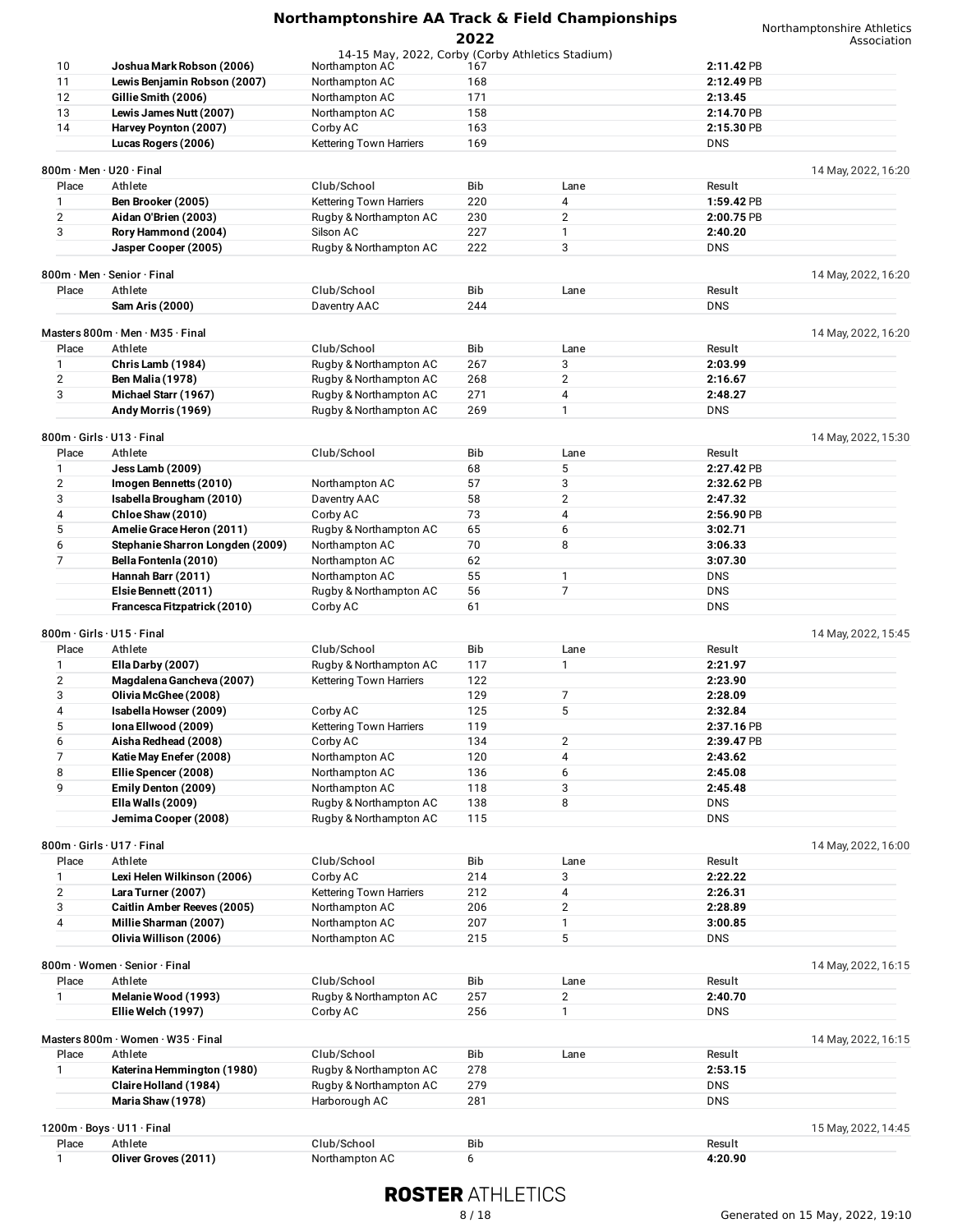|       |                                                  |                              | 14-15 May, 2022, Corby (Corby Athletics Stadium) |                     |
|-------|--------------------------------------------------|------------------------------|--------------------------------------------------|---------------------|
| 2     | Leonard Ksawery Melczynski (2011)                | Northampton AC               | 11                                               | 4:38.21             |
| 3     | Harris Ellwood (2011)                            | Kettering Town Harriers      | 5                                                | 4:39.34             |
| 4     | Rudy Downes (2011)                               |                              | 4                                                | 4:44.37             |
| 5     | Riley Arthur Billingham (2012)                   | Northampton AC               | $\mathbf{2}$                                     | 4:47.53             |
| 6     | Oliver Ward (2013)                               | Northampton AC               | 15                                               | 5:06.87             |
|       | Will Bernard (2012)                              | Rugby & Northampton AC       | $\mathbf{1}$                                     | <b>DNS</b>          |
|       |                                                  |                              | 8                                                | <b>DNS</b>          |
|       | Alexander Kampta (2012)                          | Rugby & Northampton AC       |                                                  |                     |
|       | Jan Hemmington (2013)                            | Rugby & Northampton AC       | 7                                                | <b>DNS</b>          |
|       | $1200m \cdot$ Girls $\cdot$ U11 $\cdot$ Final    |                              |                                                  | 15 May, 2022, 14:45 |
|       |                                                  |                              |                                                  |                     |
| Place | Athlete                                          | Club/School                  | Bib                                              | Result              |
| 1     | Bella Lamb (2011)                                |                              | 25                                               | 4:22.04 PB          |
| 2     | Hope Evie Sharrock (2012)                        | Rugby & Northampton AC       | 27                                               | 4:45.36 PB          |
| 3     | Rose Tannasee (2012)                             |                              | 28                                               | 4:47.07             |
| 4     | Milly Thompson (2011)                            | Northampton AC               | 29                                               | 4:59.60             |
| 5     | Mollie Elizabeth Diplock (2012)                  |                              | 22                                               | 5:04.12             |
|       |                                                  |                              |                                                  |                     |
|       | 1500m · Boys · U13 · Final                       |                              |                                                  | 15 May, 2022, 15:00 |
| Place | Athlete                                          | Club/School                  | <b>Bib</b>                                       | Result              |
| 1     | Thomas Leeson (2009)                             | Rugby & Northampton AC       | 44                                               | 5:20.02             |
| 2     | Jude Oliver Nutt (2010)                          | Northampton AC               | 47                                               | 5:27.13             |
| 3     | Gabriel Antoni Melczynski (2010)                 | Northampton AC               | 46                                               | 5:35.15             |
| 4     | Harrison James Kane (2011)                       | Rugby & Northampton AC       | 42                                               | 5:38.48             |
|       |                                                  |                              |                                                  |                     |
|       | $1500m \cdot Boys \cdot U15 \cdot Final$         |                              |                                                  | 15 May, 2022, 15:20 |
| Place | Athlete                                          | Club/School                  | <b>Bib</b>                                       | Result              |
| 1     | Nathan Lamb (2007)                               | Rugby & Northampton AC       | 89                                               | 4:23.81             |
| 2     |                                                  |                              | 94                                               |                     |
|       | Joshua Orchard (2008)                            | Daventry AAC                 |                                                  | 4:31.05 PB          |
| 3     | Dylan Ransom (2007)                              | Kettering Town Harriers      | 99                                               | 4:39.75 PB          |
| 4     | Ollie Walls (2008)                               |                              | 108                                              | 4:42.56             |
| 5     | Archie Miller (2008)                             | Northampton AC               | 93                                               | 4:54.43             |
| 6     | Daniel Rhys Wood (2008)                          | Northampton AC               | 109                                              | 4:55.35 PB          |
| 7     | Jack Twining (2009)                              | Northampton AC               | 107                                              | 4:57.32 PB          |
| 8     | Zachary Scott (2009)                             | Kettering Town Harriers      | 101                                              | 5:00.87             |
| 9     | Finley Brooker (2009)                            | Kettering Town Harriers      | 79                                               | 5:04.47             |
| 10    | Will Riding (2008)                               | Northampton AC               | 100                                              | 5:09.63             |
| 11    | Charlie George Atkins (2009)                     | Daventry AAC                 | 77                                               | 5:12.15             |
| 12    | James Clutton (2008)                             | Kettering Town Harriers      | 82                                               | 5:17.15             |
|       |                                                  |                              |                                                  |                     |
|       | George Sharp (2009)                              | Kettering Town Harriers      | 102                                              | <b>DNS</b>          |
|       | Edward Joyce (2009)                              | Corby AC                     | 86                                               | <b>DNS</b>          |
|       |                                                  |                              |                                                  |                     |
|       | 1500m · Boys · U17 · Final                       |                              |                                                  | 15 May, 2022, 15:40 |
| Place | Athlete                                          | Club/School                  | Bib                                              | Result              |
| 1     | Lucas Rogers (2006)                              | Kettering Town Harriers      | 169                                              | 4:24.81             |
| 2     | Joshua Mark Robson (2006)                        | Northampton AC               | 167                                              | 4:27.65 PB          |
| 3     | Danny James Carter (2006)                        | Rugby & Northampton AC       | 143                                              | 4:27.94             |
| 4     | Lewis Benjamin Robson (2007)                     | Northampton AC               | 168                                              | 4:31.21 PB          |
| 5     | Benjamin Ralph Westmoreland-Alexa Northampton AC |                              | 181                                              | 4:40.49 PB          |
| 6     | Alexander James Pitt (2007)                      | Wellingborough & District AC | 161                                              | 4:41.35 PB          |
| 7     | Ollie Melling (2006)                             | Rugby & Northampton AC       | 157                                              | 4:54.11             |
| 8     | Charlie Peter Gibbs (2007)                       | Rugby & Northampton AC       | 150                                              | 5:13.60             |
|       | Ollie Buchan (2006)                              | Northampton AC               | 142                                              | <b>DNS</b>          |
|       |                                                  |                              |                                                  |                     |
|       | 1500m · Men · U20 · Final                        |                              |                                                  | 15 May, 2022, 15:50 |
| Place | Athlete                                          | Club/School                  | Bib                                              | Result              |
|       |                                                  |                              |                                                  |                     |
| 1     | Will Lagesse (2004)                              | Corby AC                     | 228                                              | 4:15.44             |
| 2     | <b>Rio Carr (2005)</b>                           | Kettering Town Harriers      | 221                                              | 4:17.97 PB          |
| 3     | Jasper Cooper (2005)                             | Rugby & Northampton AC       | 222                                              | 4:24.31             |
| 4     | Ned Gilford (2004)                               | Rugby & Northampton AC       | 226                                              | 4:27.59 PB          |
|       | Thomas Paul Bishton (2005)                       | Northampton AC               | 219                                              | <b>DNS</b>          |
|       |                                                  |                              |                                                  |                     |
|       | 1500m · Men · Senior · Final                     |                              |                                                  | 15 May, 2022, 15:50 |
| Place | Athlete                                          | Club/School                  | Bib                                              | Result              |
| 1     | <b>Jack Bond (1997)</b>                          | Rugby & Northampton AC       | 245                                              | 4:03.54             |
| 2     | Adam Eales (1991)                                | Corby AC                     | 247                                              | 4:34.79 PB          |
| 3     | Joshua Cannell (2001)                            | Kettering Town Harriers      | 246                                              | 4:45.52             |
|       |                                                  |                              |                                                  |                     |
|       | Masters 1500m · Men · M35 · Final                |                              |                                                  | 15 May, 2022, 15:50 |
| Place | Athlete                                          | Club/School                  | Bib                                              | Result              |
| 1     | Chris Wood (1978)                                | Silson AC                    | 273                                              | 4:31.12             |
| 2     | Andy Green (1963)                                | Northants Tri                | 264                                              | 5:08.27             |
|       |                                                  |                              |                                                  |                     |
|       | Andy Morris (1969)                               | Rugby & Northampton AC       | 269                                              | <b>DNS</b>          |
|       | <b>Ben Malia (1978)</b>                          | Rugby & Northampton AC       | 268                                              | <b>DNS</b>          |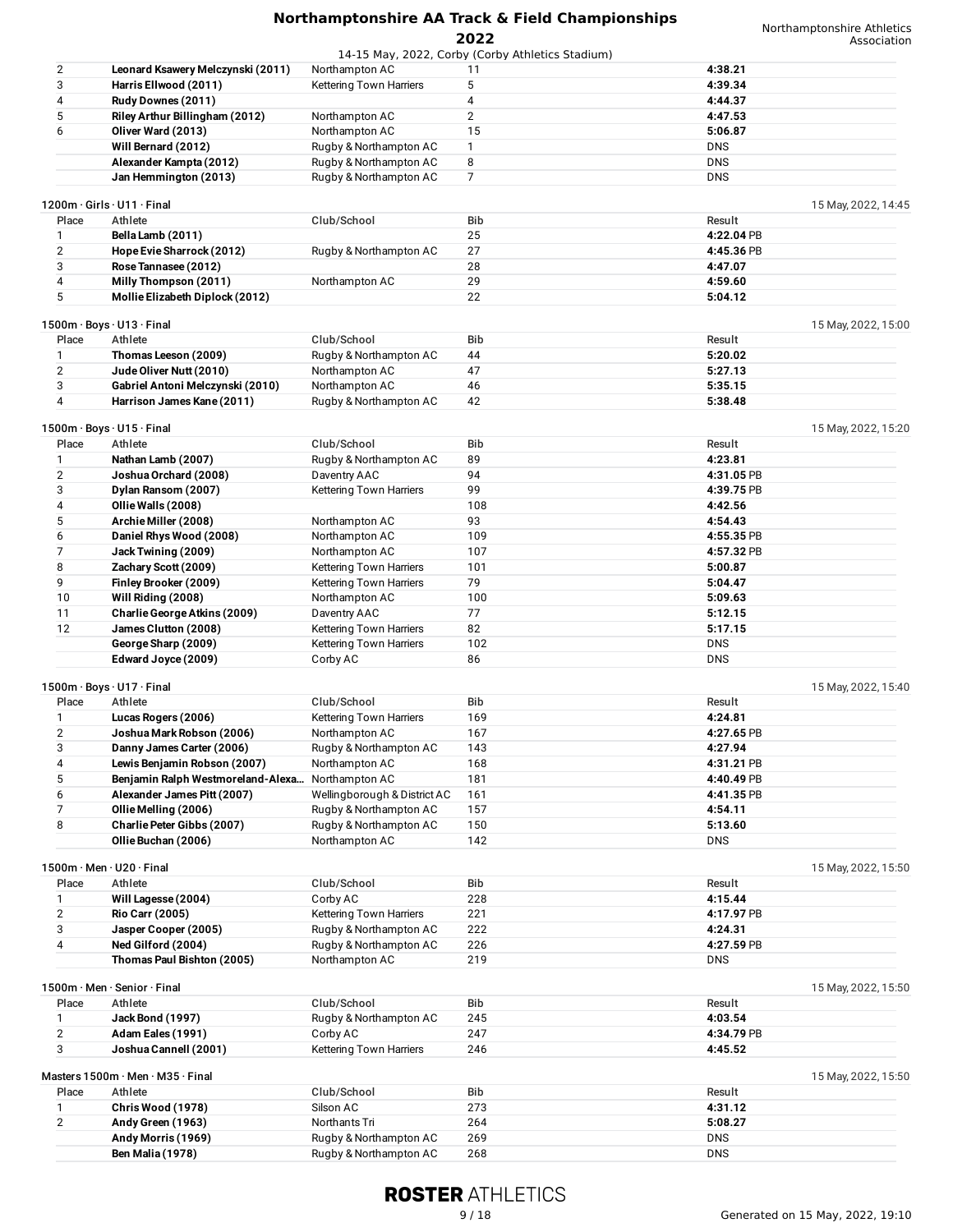**2022**

14-15 May, 2022, Corby (Corby Athletics Stadium)

Northamptonshire Athletics Association

|                | Vincent Carroll (1969)                                   | Rugby & Northampton AC         | 260        | <b>DNS</b>  |                     |
|----------------|----------------------------------------------------------|--------------------------------|------------|-------------|---------------------|
|                | $1500m \cdot$ Girls $\cdot$ U13 $\cdot$ Final            |                                |            |             | 15 May, 2022, 15:00 |
| Place          | Athlete                                                  |                                | <b>Bib</b> | Result      |                     |
|                |                                                          | Club/School                    |            |             |                     |
| 1              | Jess Lamb (2009)                                         |                                | 68         | 5:01.63 PB  |                     |
| $\overline{2}$ | Imogen Bennetts (2010)                                   | Northampton AC                 | 57         | 5:05.38 PB  |                     |
| 3              | Claudia Terrell (2010)                                   | Rugby & Northampton AC         | 75         | 5:53.18     |                     |
| 4              | Amelie Grace Heron (2011)                                | Rugby & Northampton AC         | 65         | 5:54.94     |                     |
|                | Elsie Bennett (2011)                                     | Rugby & Northampton AC         | 56         | <b>DNS</b>  |                     |
|                |                                                          |                                |            |             |                     |
| Place          | $1500m \cdot$ Girls $\cdot$ U15 $\cdot$ Final<br>Athlete | Club/School                    | Bib        | Result      | 15 May, 2022, 15:10 |
|                |                                                          |                                |            |             |                     |
| 1              | Ella Darby (2007)                                        | Rugby & Northampton AC         | 117        | 4:57.33     |                     |
| $\overline{2}$ | Sophie Hancock (2008)                                    | Rugby & Northampton AC         | 124        | 5:04.92 PB  |                     |
| 3              | Katy Thompson (2009)                                     | Northampton AC                 | 137        | 5:08.08     |                     |
| 4              | Evie Grace Brooker (2007)                                | Kettering Town Harriers        | 113        | 5:11.26 PB  |                     |
| 5              | Iona Ellwood (2009)                                      | Kettering Town Harriers        | 119        | 5:14.16 PB  |                     |
| 6              | Emily Denton (2009)                                      | Northampton AC                 | 118        | 5:31.04     |                     |
|                |                                                          |                                | 115        | <b>DNS</b>  |                     |
|                | Jemima Cooper (2008)                                     | Rugby & Northampton AC         |            |             |                     |
|                | Isabella Howser (2009)                                   | Corby AC                       | 125        | <b>DNS</b>  |                     |
|                | Joanna Maria Mulreany (2009)                             | Rugby & Northampton AC         | 133        | <b>DNS</b>  |                     |
|                | 1500m · Girls · U17 · Final                              |                                |            |             | 15 May, 2022, 15:30 |
| Place          | Athlete                                                  | Club/School                    | Bib        | Result      |                     |
| 1              | Thea May Oakey (2007)                                    | Northampton AC                 | 200        | 5:04.34     |                     |
| $\overline{2}$ | Eva Stuart-Hill (2007)                                   | Northampton AC                 | 211        | 5:15.34 PB  |                     |
| 3              | Kate Pomerleau (2007)                                    | Daventry AAC                   | 203        | 5:16.90     |                     |
| 4              | <b>Caitlin Amber Reeves (2005)</b>                       | Northampton AC                 | 206        | 5:23.80 PB  |                     |
|                |                                                          |                                |            |             |                     |
| 5              | Sophie Isobel Wood (2006)                                | Northampton AC                 | 216        | 5:42.05 PB  |                     |
| 6              | Sophia Stead (2006)                                      | <b>Kettering Town Harriers</b> | 209        | 5:45.69     |                     |
| $\overline{7}$ | Millie Sharman (2007)                                    | Northampton AC                 | 207        | 5:59.75     |                     |
|                | Lara Turner (2007)                                       | Kettering Town Harriers        | 212        | <b>DNS</b>  |                     |
|                | 1500m · Women · U20 · Final                              |                                |            |             | 15 May, 2022, 15:30 |
| Place          | Athlete                                                  | Club/School                    | Bib        | Result      |                     |
|                |                                                          |                                |            |             |                     |
| 1              | Erin Treacy (2003)                                       | Corby AC                       | 242        | 5:08.61 PB  |                     |
|                | Ashleigh Walters (2005)                                  | Corby AC                       | 243        | <b>DNS</b>  |                     |
|                | 1500m · Women · Senior · Final                           |                                |            |             | 15 May, 2022, 15:30 |
| Place          | Athlete                                                  | Club/School                    | Bib        | Result      |                     |
|                | Ellie Welch (1997)                                       | Corby AC                       | 256        | <b>DNS</b>  |                     |
|                | Melanie Wood (1993)                                      | Rugby & Northampton AC         | 257        | <b>DNS</b>  |                     |
|                |                                                          |                                |            |             |                     |
|                | Masters 1500m · Women · W35 · Final                      |                                |            |             | 15 May, 2022, 15:30 |
| Place          | Athlete                                                  | Club/School                    | Bib        | Result      |                     |
| 1              | Julie-Ann Hammond (1972)                                 | Silson AC                      | 276        | 5:37.54     |                     |
|                | Katerina Hemmington (1980)                               | Rugby & Northampton AC         | 278        | <b>DNS</b>  |                     |
|                | $5000m \cdot$ Men $\cdot$ U20 $\cdot$ Final              |                                |            |             | 14 May, 2022, 14:00 |
| Place          | Athlete                                                  | Club/School                    | Bib        | Result      |                     |
|                |                                                          |                                |            | 15:29.40    |                     |
| 1              | Finlay Ward (2003)                                       | Rugby & Northampton AC         | 232        |             |                     |
| $\sqrt{2}$     | Matthew Everett (2003)                                   | Rugby & Northampton AC         | 225        | 16:40.40    |                     |
| 3              | Aidan Sean Mitchell Walker (2005)                        | <b>Banbury Harriers AC</b>     | 179        | 17:10.80 PB |                     |
|                | Thomas Paul Bishton (2005)                               | Northampton AC                 | 219        | <b>DNS</b>  |                     |
|                | 5000m · Men · Senior · Final                             |                                |            |             | 14 May, 2022, 14:00 |
| Place          | Athlete                                                  | Club/School                    | <b>Bib</b> | Result      |                     |
| $\mathbf{1}$   | Adam Eales (1991)                                        | Corby AC                       | 247        | 17:41.30 PB |                     |
| $\overline{2}$ | Joshua Cannell (2001)                                    | Kettering Town Harriers        | 246        | 18:27.20    |                     |
|                |                                                          |                                |            |             |                     |
| 3              | Jack Green (1999)                                        | Corby AC                       | 248        | 19:27.30    |                     |
|                | <b>Jack Bond (1997)</b>                                  | Rugby & Northampton AC         | 245        | <b>DNS</b>  |                     |
|                | Masters 5000m · Men · M35 · Final                        |                                |            |             | 14 May, 2022, 14:00 |
| Place          | Athlete                                                  | Club/School                    | Bib        | Result      |                     |
| $\mathbf{1}$   | <b>Mark Hill (1986)</b>                                  | Rugby & Northampton AC         | 265        | 15:50.40 PB |                     |
| $\overline{2}$ | Jason French (1981)                                      | Wellingborough & District AC   | 263        | 16:53.60    |                     |
| 3              | Chris Wood (1978)                                        | Silson AC                      | 273        | 17:25.80    |                     |
| 4              |                                                          |                                | 259        |             |                     |
|                | Adam Brooks (1987)                                       | Corby AC                       |            | 18:04.10    |                     |
| 5              | Andy Green (1963)                                        | Northants Tri                  | 264        | 18:37.50    |                     |
| 6              | Jon Kemp (1971)                                          | Wellingborough & District AC   | 266        | 18:47.30 SB |                     |
| $\overline{7}$ | Vincent Carroll (1969)                                   | Rugby & Northampton AC         | 260        | 18:47.50    |                     |
|                | John Wayland (1976)                                      | Wellingborough & District AC   | 272        | <b>DNS</b>  |                     |

**5000m** · Women · U20 · Final 14 May, 2022, 14:00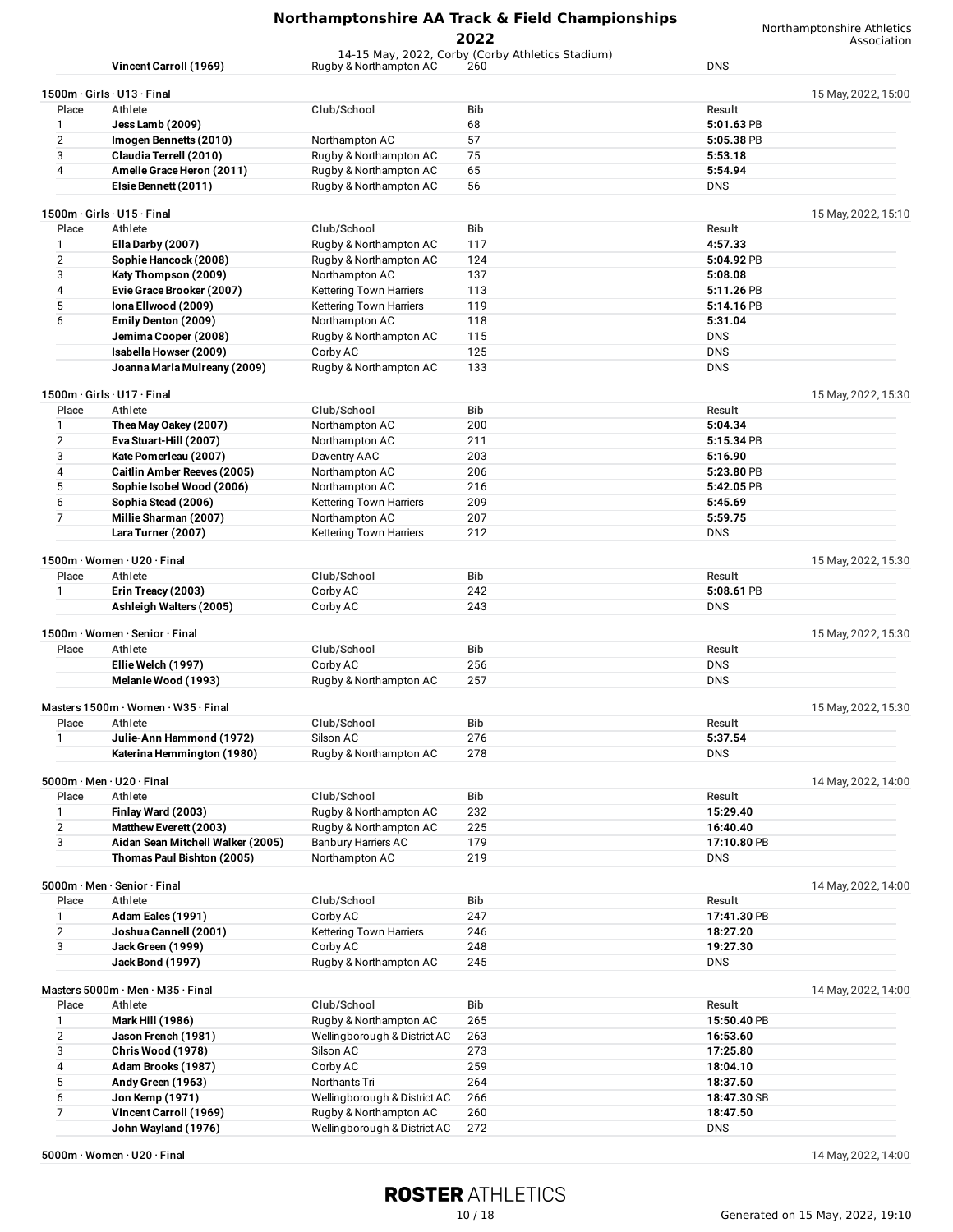|                |                                                             |                         |                              | 2022                                             |                    |                    |                    | Northamptonshire Athletics<br>Association |
|----------------|-------------------------------------------------------------|-------------------------|------------------------------|--------------------------------------------------|--------------------|--------------------|--------------------|-------------------------------------------|
|                |                                                             |                         |                              | 14-15 May, 2022, Corby (Corby Athletics Stadium) |                    |                    |                    |                                           |
| Place          | Athlete                                                     | Club/School             |                              | Bib                                              |                    |                    | Result             |                                           |
| 1              | Ashleigh Walters (2005)                                     | Corby AC                |                              | 243                                              |                    |                    | 18:30.30 PB        |                                           |
|                | Megan Stenhouse (2003)                                      | Rugby & Northampton AC  |                              | 241                                              |                    |                    | <b>DNS</b>         |                                           |
|                |                                                             |                         |                              |                                                  |                    |                    |                    |                                           |
|                | 5000m · Women · Senior · Final                              |                         |                              |                                                  |                    |                    |                    | 14 May, 2022, 14:00                       |
| Place          | Athlete                                                     | Club/School             |                              | Bib                                              |                    |                    | Result             |                                           |
| 1              | Kelly Barnett (1992)                                        |                         | Wellingborough & District AC | 252                                              |                    |                    | 18:54.00           |                                           |
| $\mathbf{2}$   | Melanie Wood (1993)                                         | Rugby & Northampton AC  |                              | 257                                              |                    |                    | 20:59.70           |                                           |
|                |                                                             |                         |                              |                                                  |                    |                    |                    |                                           |
|                | Masters 5000m · Women · W35 · Final                         |                         |                              |                                                  |                    |                    |                    | 14 May, 2022, 14:00                       |
| Place          | Athlete                                                     | Club/School             |                              | Bib                                              |                    |                    | Result             |                                           |
| 1              | Helen Heley (1972)                                          | Silson AC               |                              | 277                                              |                    |                    | 20:00.00           |                                           |
| 2              | Julie-Ann Hammond (1972)                                    | Silson AC               |                              | 276                                              |                    |                    | 20:33.20           |                                           |
| 3              | Claire Brooker (1980)                                       | Kettering Town Harriers |                              | 274                                              |                    |                    | 20:37.80           |                                           |
| 4              | Hannah St Leger-Harris (1984)                               | Silson AC               |                              | 282                                              |                    |                    | 20:48.01           |                                           |
|                |                                                             |                         |                              |                                                  |                    |                    |                    |                                           |
|                | 75m Hurdles (76.2cm / 7.5m) · Boys · U13 · Final            |                         |                              |                                                  |                    |                    |                    | 14 May, 2022, 13:30                       |
| Place          | Athlete                                                     | Club/School             |                              | Bib                                              | Lane               | React.             | Result             |                                           |
| 1              | Sonny Briggs-McKellar (2010)                                | Rugby & Northampton AC  |                              | 34                                               |                    | 0.200              | 14.70              |                                           |
|                |                                                             |                         |                              |                                                  |                    |                    |                    |                                           |
|                | 75m Hurdles (76.2cm / 7.5m) · Girls · U15 · Final           |                         |                              |                                                  |                    |                    |                    | 14 May, 2022, 13:30                       |
| Place          | Athlete                                                     | Club/School             |                              | Bib                                              | Lane               | React.             | Result             |                                           |
| 1              | Isabella Banks (2007)                                       | Rugby & Northampton AC  |                              | 111                                              |                    | 0.200              | 11.80              |                                           |
|                |                                                             |                         |                              |                                                  |                    |                    |                    |                                           |
|                | 80m Hurdles (83.8cm / 8m) · Boys · U15 · Final              |                         |                              |                                                  |                    |                    |                    | 14 May, 2022, 13:40                       |
| Place          | Athlete                                                     | Club/School             |                              | Bib                                              | Lane               | React.             | Result             |                                           |
|                |                                                             |                         |                              |                                                  |                    |                    |                    |                                           |
| 1              | <b>Rhys Owen (2008)</b>                                     | Rugby & Northampton AC  |                              | 95                                               | $\overline{2}$     | $-2.800$           | 14.32              |                                           |
| 2              | Adam Hunter (2007)                                          | Rugby & Northampton AC  |                              | 85                                               | $\mathbf{1}$       | $-2.800$           | 16.02              |                                           |
|                |                                                             |                         |                              |                                                  |                    |                    |                    |                                           |
|                | 80m Hurdles (76.2cm / 8m) · Girls · U17 · Final             |                         |                              |                                                  |                    |                    |                    | 14 May, 2022, 13:40                       |
| Place          | Athlete                                                     | Club/School             |                              | Bib                                              | Lane               | React.             | Result             |                                           |
| $\mathbf{1}$   | Onachukwu Ndefo (2006)                                      | Northampton AC          |                              | 199                                              |                    | $-2.800$           | 12.40              |                                           |
| $\overline{2}$ | Annalise Foxon-Day (2007)                                   | Daventry AAC            |                              | 195                                              |                    | $-2.800$           | 13.33              |                                           |
|                |                                                             |                         |                              |                                                  |                    |                    |                    |                                           |
|                | 100m Hurdles (91.4cm / 8.5m) · Boys · U17 · Final           |                         |                              |                                                  |                    |                    |                    | 14 May, 2022, 13:50                       |
| Place          | Athlete                                                     | Club/School             |                              | Bib                                              | Lane               | React.             | Result             |                                           |
| 1              | Luke Turner (2005)                                          | Northampton AC          |                              | 177                                              | $\mathbf{1}$       | 1.100              | 14.59 PB           |                                           |
| $\mathbf{2}$   | Sammy Lok (2007)                                            | Corby AC                |                              | 155                                              | 3                  | 1.100              | 14.99              |                                           |
|                | Hamish Thomas (2006)                                        | Northampton AC          |                              | 175                                              | 2                  |                    | <b>DNS</b>         |                                           |
|                |                                                             |                         |                              |                                                  |                    |                    |                    |                                           |
|                | High Jump · Boys · U15 · Final                              |                         |                              |                                                  |                    |                    |                    | 15 May, 2022, 12:15                       |
| Place          | Athlete                                                     | Club/School             |                              | Bib                                              |                    |                    | Result             |                                           |
| 1              | Samuel Palmer (2007)                                        | Northampton AC          |                              | 97                                               |                    |                    | 1.55 PB            |                                           |
| 2              | <b>Rhys Owen (2008)</b>                                     | Rugby & Northampton AC  |                              | 95                                               |                    |                    | $1.45 = SB$        |                                           |
| 3              | Lloyd Thomas Samuel Blackman (2008) Corby AC                |                         |                              | 78                                               |                    |                    | $1.30 = PB$        |                                           |
|                |                                                             |                         |                              |                                                  |                    |                    |                    |                                           |
|                | Attempts · High Jump · Boys · U15 · Final                   |                         |                              |                                                  |                    |                    |                    |                                           |
| Place          | Athlete                                                     | Attempts                |                              |                                                  |                    |                    |                    |                                           |
|                |                                                             | $1.20/-$                | $1.25/-$                     | $1.30/-$                                         | $1.35/-$           | 1.40/o             | 1.45/°             |                                           |
| 1              | Samuel Palmer (2007)                                        | 1.50/ <sub>o</sub>      | 1.55/ <sub>o</sub>           | $1.60$ / xx                                      |                    |                    |                    |                                           |
|                |                                                             | $1.20/-$                | $1.25/-$                     | $1.30/-$                                         | 1.35/ <sub>o</sub> | 1.40/o             | 1.45/c             |                                           |
| $\overline{2}$ | <b>Rhys Owen (2008)</b>                                     | $1.50 /$ xxx            |                              |                                                  |                    |                    |                    |                                           |
| 3              | Lloyd Thomas Samuel Blackman (2008) 1.20 / o                |                         | 1.25 / x0                    | 1.30/ <sub>o</sub>                               | $1.35 /$ xxx       |                    |                    |                                           |
|                |                                                             |                         |                              |                                                  |                    |                    |                    |                                           |
|                | High Jump · Boys · U17 · Final                              |                         |                              |                                                  |                    |                    |                    | 15 May, 2022, 12:15                       |
| Place          | Athlete                                                     | Club/School             |                              | Bib                                              |                    |                    | Result             |                                           |
|                | Okeoghene (oke) Anthony Okere (2006) Rugby & Northampton AC |                         |                              |                                                  |                    |                    |                    |                                           |
| $\mathbf{1}$   |                                                             |                         |                              | 159                                              |                    |                    | 1.70               |                                           |
| $\mathbf{2}$   | Archie Connolly (2005)                                      | Bedford & County AC     |                              | 145                                              |                    |                    | 1.70               |                                           |
| $\overline{2}$ | Sammy Lok (2007)                                            | Corby AC                |                              | 155                                              |                    |                    | 1.70 PB            |                                           |
|                |                                                             |                         |                              |                                                  |                    |                    |                    |                                           |
|                | Attempts · High Jump · Boys · U17 · Final                   |                         |                              |                                                  |                    |                    |                    |                                           |
| Place          | Athlete                                                     | Attempts                |                              |                                                  |                    |                    |                    |                                           |
| 1              | Okeoghene (oke) Anthony Okere (2006) 1.65 / -               |                         | 1.70/ <sub>o</sub>           | $1.75 /$ xxx                                     |                    |                    |                    |                                           |
| $\overline{2}$ | Archie Connolly (2005)                                      | 1.65/0                  | $1.70 /$ xxo                 | $1.75 /$ xxx                                     |                    |                    |                    |                                           |
| $\overline{2}$ | Sammy Lok (2007)                                            | 1.65/0                  | $1.70 /$ xxo                 | $1.75 /$ xxx                                     |                    |                    |                    |                                           |
|                |                                                             |                         |                              |                                                  |                    |                    |                    |                                           |
|                | High Jump · Men · Senior · Final                            |                         |                              |                                                  |                    |                    |                    | 15 May, 2022, 12:15                       |
| Place          | Athlete                                                     | Club/School             |                              | Bib                                              |                    |                    | Result             |                                           |
| 1              | Leon Michael Martin-Evans (2001)                            | Daventry AAC            |                              | 249                                              |                    |                    | $2.05 = PB$        |                                           |
|                |                                                             |                         |                              |                                                  |                    |                    |                    |                                           |
|                | Attempts · High Jump · Men · Senior · Final                 |                         |                              |                                                  |                    |                    |                    |                                           |
| Place          | Athlete                                                     | Attempts                |                              |                                                  |                    |                    |                    |                                           |
|                |                                                             | $1.80/$ o               | 1.85/ <sub>o</sub>           | $1.90/$ o                                        | 1.95/ <sub>o</sub> | 2.00/ <sub>o</sub> | 2.05/ <sub>o</sub> |                                           |
| $\mathbf{1}$   | Leon Michael Martin-Evans (2001)                            | 0.001                   |                              |                                                  |                    |                    |                    |                                           |

## **ROSTER ATHLETICS**

2.08 / xxx

#### 11 / 18 Generated on 15 May, 2022, 19:10

Northamptonshire Athletics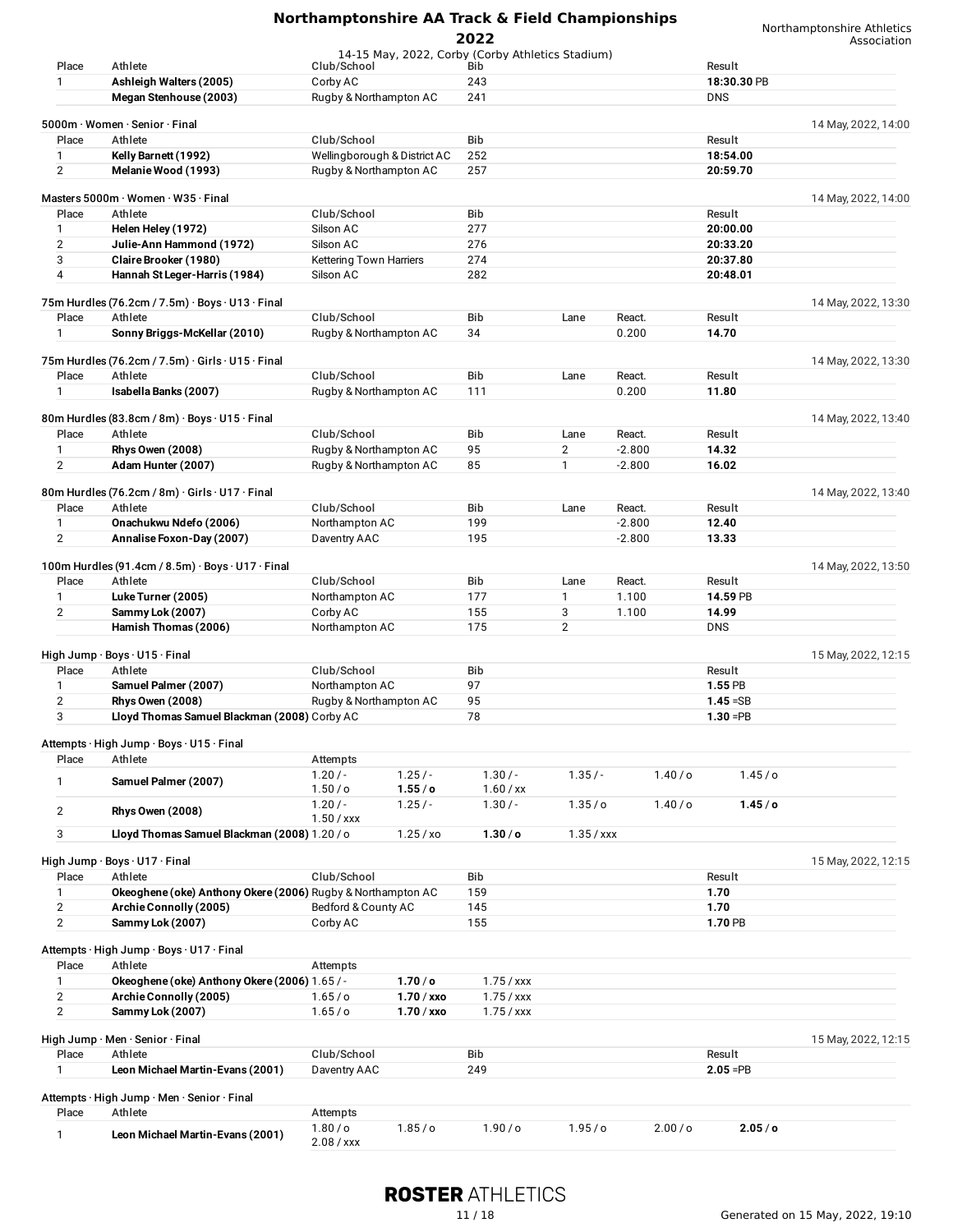|                              |                                                                              |                                          |                    | 2022                                             |                |              |              | Association         |
|------------------------------|------------------------------------------------------------------------------|------------------------------------------|--------------------|--------------------------------------------------|----------------|--------------|--------------|---------------------|
|                              | High Jump · Girls · U13 · Final                                              |                                          |                    | 14-15 May, 2022, Corby (Corby Athletics Stadium) |                |              |              | 14 May, 2022, 12:00 |
| Place                        | Athlete                                                                      | Club/School                              |                    | Bib                                              |                |              | Result       |                     |
| $\mathbf{1}$                 | Billi Robinson (2009)                                                        | Kettering Town Harriers                  |                    | 72                                               |                |              | 1.35 PB      |                     |
| $\mathbf{2}$                 | Eva Lottie Hamilton (2010)                                                   | Corby AC                                 |                    | 64                                               |                |              | 1.30 PB      |                     |
| 3                            | Sophie Panther (2009)                                                        | Kettering Town Harriers                  |                    | 71                                               |                |              | 1.15 PB      |                     |
|                              |                                                                              |                                          |                    |                                                  |                |              |              |                     |
|                              | Attempts · High Jump · Girls · U13 · Final                                   |                                          |                    |                                                  |                |              |              |                     |
| Place                        | Athlete                                                                      | Attempts                                 |                    |                                                  |                |              |              |                     |
| $\mathbf{1}$                 | Billi Robinson (2009)                                                        | $1.10/-$                                 | $1.15 /$ xxo       | 1.20 / o                                         | 1.25/0         | $1.30 /$ xxo | 1.35 / xo    |                     |
| $\overline{2}$               | Eva Lottie Hamilton (2010)                                                   | $1.40 /$ xxx<br>$1.10/-$                 | $1.15/-$           | 1.20/ <sub>o</sub>                               | 1.25/c         | 1.30 / o     | $1.35 /$ xxx |                     |
| 3                            | Sophie Panther (2009)                                                        | 1.10/ <sub>O</sub>                       | $1.15 /$ xxo       | $1.20 /$ xxx                                     |                |              |              |                     |
|                              |                                                                              |                                          |                    |                                                  |                |              |              |                     |
|                              | High Jump $\cdot$ Girls $\cdot$ U17 $\cdot$ Final                            |                                          |                    |                                                  |                |              |              | 14 May, 2022, 12:00 |
| Place                        | Athlete                                                                      | Club/School                              |                    | Bib                                              |                |              | Result       |                     |
| 1                            | Lorna Stenhouse (2007)                                                       | Rugby & Northampton AC                   |                    | 210                                              |                | 1.50         |              |                     |
| 2                            | Rosie Davis (2007)                                                           | Northampton AC                           |                    | 193                                              |                | 1.45         |              |                     |
| 3                            | Ellie Susan Warboys (2007)                                                   | Kettering Town Harriers                  |                    | 213                                              |                |              | 1.45 PB      |                     |
| 4                            | Elizabeth Rose Reading (2007)                                                | Kettering Town Harriers                  |                    | 205                                              |                | 1.35         |              |                     |
|                              | Scarlett Blackman (2006)                                                     | Corby AC                                 |                    | 188                                              |                | ΝM           |              |                     |
|                              | Attempts · High Jump · Girls · U17 · Final                                   |                                          |                    |                                                  |                |              |              |                     |
| Place                        | Athlete                                                                      | Attempts                                 |                    |                                                  |                |              |              |                     |
|                              |                                                                              | $1.20/-$                                 | $1.25$ /o          | 1.30 / o                                         | 1.35/0         | 1.40/o       | 1.45/c       |                     |
| $\mathbf{1}$                 | Lorna Stenhouse (2007)                                                       | $1.50 /$ xxo                             | $1.55 /$ xxx       |                                                  |                |              |              |                     |
|                              |                                                                              | $1.20/-$                                 | 1.25/ <sub>o</sub> | 1.30 / o                                         | 1.35/0         | 1.40/o       | 1.45/c       |                     |
| $\overline{2}$               | Rosie Davis (2007)                                                           | $1.50 /$ xxx                             |                    |                                                  |                |              |              |                     |
| 3                            | Ellie Susan Warboys (2007)                                                   | $1.20/-$                                 | 1.25/ <sub>o</sub> | 1.30 / o                                         | 1.35 / xo      | $1.40/$ o    | 1.45/xo      |                     |
|                              |                                                                              | $1.50 /$ xxx                             |                    |                                                  |                |              |              |                     |
| 4                            | Elizabeth Rose Reading (2007)                                                | $1.20/-$                                 | $1.25$ /o          | 1.30/c                                           | 1.35/c         | $1.40 /$ xxx |              |                     |
|                              | Scarlett Blackman (2006)                                                     | $1.20 /$ xxx                             |                    |                                                  |                |              |              |                     |
|                              |                                                                              |                                          |                    |                                                  |                |              |              |                     |
| Place                        | High Jump · Women · U20 · Final<br>Athlete                                   | Club/School                              |                    | Bib                                              |                |              | Result       | 14 May, 2022, 12:00 |
|                              |                                                                              |                                          |                    |                                                  |                |              |              |                     |
| $\mathbf{1}$<br>$\mathbf{2}$ | Cleo May Martin-Evans (2003)                                                 | Daventry AAC                             |                    | 237<br>239                                       |                | 1.63         | $1.30 = PB$  |                     |
|                              | Toni Robinson (2004)                                                         | <b>Kettering Town Harriers</b>           |                    |                                                  |                |              |              |                     |
|                              | Attempts · High Jump · Women · U20 · Final                                   |                                          |                    |                                                  |                |              |              |                     |
| Place                        | Athlete                                                                      | Attempts                                 |                    |                                                  |                |              |              |                     |
|                              |                                                                              | $1.25/-$                                 | $1.30/-$           | $1.35/-$                                         | $1.40/-$       | $1.45/-$     | $1.50/$ o    |                     |
| $\mathbf{1}$                 | Cleo May Martin-Evans (2003)                                                 | 1.55/ <sub>o</sub>                       | 1.60 / o           | 1.63/0                                           | $1.66$ / $xxx$ |              |              |                     |
| 2                            | Toni Robinson (2004)                                                         | 1.25/0                                   | 1.30 / o           | $1.35 /$ xxx                                     |                |              |              |                     |
|                              |                                                                              |                                          |                    |                                                  |                |              |              |                     |
|                              | Long Jump · Boys · U11 · Final                                               |                                          |                    |                                                  |                |              |              | 14 May, 2022, 11:30 |
| Place                        | Athlete                                                                      | Club/School                              |                    | Bib                                              |                |              | Result       | Wind                |
| 1                            | Will Bernard (2012)                                                          | Rugby & Northampton AC                   |                    | $\mathbf{1}$                                     |                |              | 3.47         | <b>NWI</b>          |
| $\overline{2}$               | Fraser Leeson (2012)                                                         | Rugby & Northampton AC<br>Northampton AC |                    | 10<br>$\mathbf{2}^{\prime}$                      |                | 3.35         |              | <b>NWI</b>          |
| 3<br>4                       | Riley Arthur Billingham (2012)<br>Filip Piecha (2013)                        |                                          |                    |                                                  |                |              | 3.03         | NWI                 |
| 5                            |                                                                              | Rugby & Northampton AC                   |                    | 13<br>12                                         |                | 3.00         | 3.02         | NWI<br><b>NWI</b>   |
| 6                            | Matthew Oluwagbeminiyi Olupitan (20 Northampton AC<br>Maximus Raphael (2013) | Northampton AC                           |                    | 14                                               |                | 2.59         |              | <b>NWI</b>          |
| $\overline{7}$               | Harrison Darby (2011)                                                        | Rugby & Northampton AC                   |                    | 3                                                |                | 2.30         |              | NWI                 |
|                              | Harris Ellwood (2011)                                                        | Kettering Town Harriers                  |                    | 5                                                |                | <b>DNS</b>   |              |                     |
|                              | Alexander Kampta (2012)                                                      | Rugby & Northampton AC                   |                    | 8                                                |                | <b>DNS</b>   |              |                     |
|                              |                                                                              |                                          |                    |                                                  |                |              |              |                     |
|                              | Attempts · Long Jump · Boys · U11 · Final                                    |                                          |                    |                                                  |                |              |              |                     |
| Place                        | Athlete                                                                      | Attempts                                 |                    |                                                  |                |              |              |                     |
| 1                            | Will Bernard (2012)                                                          | 3.47 / NWI                               |                    |                                                  |                |              |              |                     |
| 2                            | Fraser Leeson (2012)                                                         | 3.35 / NWI                               |                    |                                                  |                |              |              |                     |
| 3                            | Riley Arthur Billingham (2012)                                               | $3.03/$ NWI                              |                    |                                                  |                |              |              |                     |
| 4                            | Filip Piecha (2013)                                                          | 3.02 / NWI                               |                    |                                                  |                |              |              |                     |
| 5                            | Matthew Oluwagbeminiyi Olupitan (20 3.00 / NWI                               |                                          |                    |                                                  |                |              |              |                     |
| 6                            | Maximus Raphael (2013)                                                       | 2.59 / NWI                               |                    |                                                  |                |              |              |                     |
| 7                            | Harrison Darby (2011)                                                        | 2.30 / NWI                               |                    |                                                  |                |              |              |                     |
|                              | Harris Ellwood (2011)                                                        |                                          |                    |                                                  |                |              |              |                     |
|                              | Alexander Kampta (2012)                                                      |                                          |                    |                                                  |                |              |              |                     |
|                              |                                                                              |                                          |                    |                                                  |                |              |              |                     |
|                              | Long Jump · Boys · U13 · Final                                               |                                          |                    |                                                  |                |              |              | 14 May, 2022, 11:30 |
| Place                        | Athlete                                                                      | Club/School                              |                    | Bib                                              |                |              | Result       | Wind                |
| $\mathbf{1}$                 | Zac Thorpe (2010)                                                            | Rugby & Northampton AC                   |                    | 51                                               |                |              | 4.55 PB      | NWI                 |
| $\overline{2}$               | Cameron Irving (2010)                                                        | Northampton AC                           |                    | 41                                               |                | 4.36         |              | <b>NWI</b>          |

# **ROSTER ATHLETICS**

3 **Sonny Briggs-McKellar (2010)** Rugby & Northampton AC 34 **4.14** NWI 4 **Gabriel Antoni Melczynski (2010)** Northampton AC 46 **4.11** NWI

 $$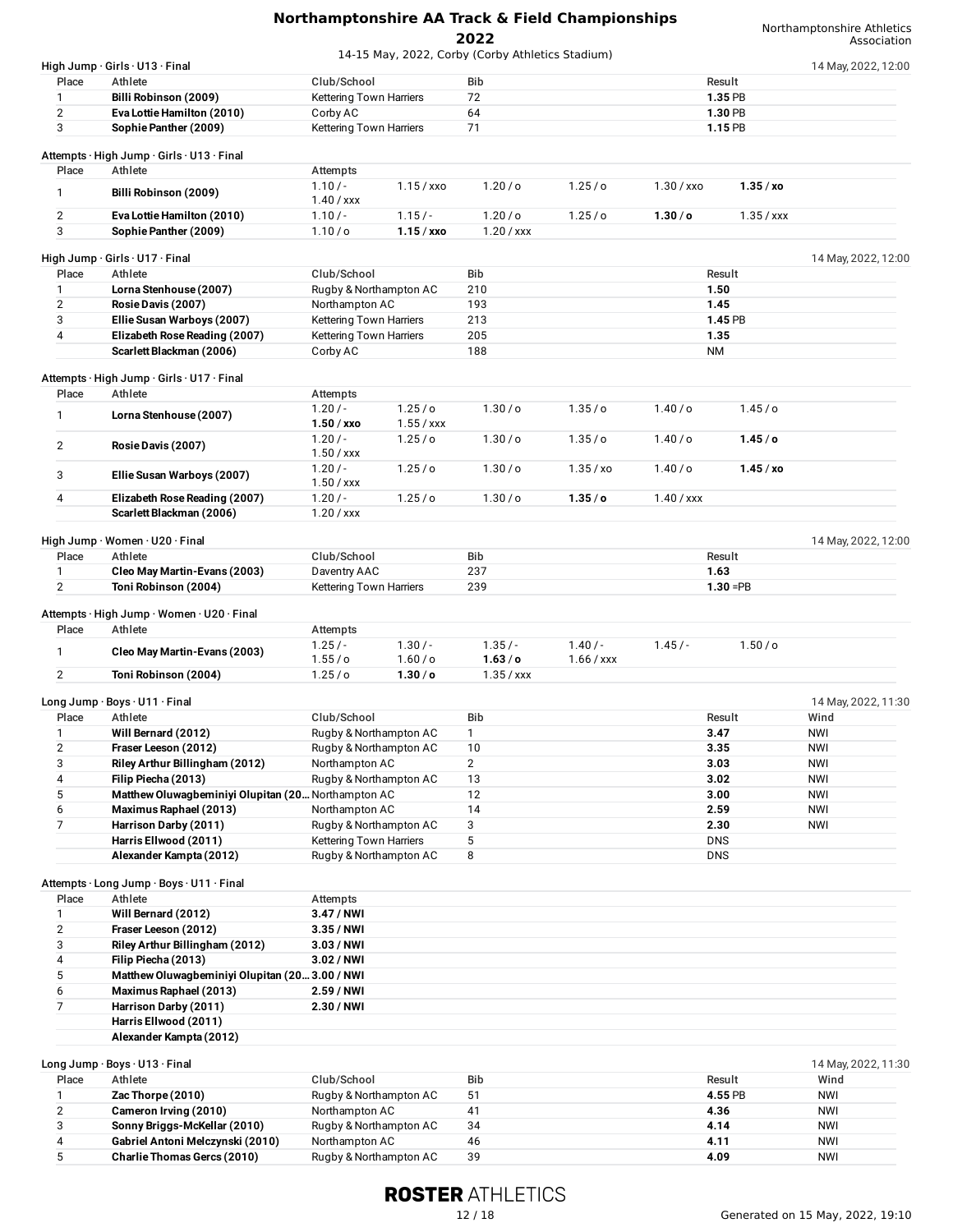| Northamptonshire AA Track & Field Championships |
|-------------------------------------------------|
| 2022                                            |

|                |                                                              |                                          |                                                        |                    | ASSOCIALION         |
|----------------|--------------------------------------------------------------|------------------------------------------|--------------------------------------------------------|--------------------|---------------------|
| 6              | Jaunty Archer (2011)                                         | Rugby & Northampton AC                   | 14-15 May, 2022, Corby (Corby Athletics Stadium)<br>33 | 4.03               | <b>NWI</b>          |
| 6              | Aidan Charles Hooks (2010)                                   | Kettering Town Harriers                  | 40                                                     | 4.03               | <b>NWI</b>          |
| 8              | Danyal Redhead (2010)                                        | Corby AC                                 | 49                                                     | 3.52 PB            | <b>NWI</b>          |
| 9              |                                                              |                                          |                                                        |                    |                     |
|                | Oghenetegiri (gigi) Erick Okere (2011)<br>Lucas Smith (2011) | Rugby & Northampton AC<br>Northampton AC | 48<br>50                                               | 3.18<br><b>DNS</b> | <b>NWI</b>          |
|                |                                                              |                                          |                                                        |                    |                     |
| Place          | Attempts · Long Jump · Boys · U13 · Final<br>Athlete         | Attempts                                 |                                                        |                    |                     |
| $\mathbf{1}$   | Zac Thorpe (2010)                                            | 4.55 / NWI                               |                                                        |                    |                     |
|                |                                                              |                                          |                                                        |                    |                     |
| 2              | Cameron Irving (2010)                                        | 4.36 / NWI                               |                                                        |                    |                     |
| 3              | Sonny Briggs-McKellar (2010)                                 | 4.14 / NWI                               |                                                        |                    |                     |
| 4              | Gabriel Antoni Melczynski (2010)                             | 4.11 / NWI                               |                                                        |                    |                     |
| 5              | Charlie Thomas Gercs (2010)                                  | 4.09 / NWI                               |                                                        |                    |                     |
| 6              | Jaunty Archer (2011)                                         | 4.03 / NWI                               |                                                        |                    |                     |
| 6              | Aidan Charles Hooks (2010)                                   | 4.03 / NWI                               |                                                        |                    |                     |
| 8              | Danyal Redhead (2010)                                        | $3.52/$ NWI                              |                                                        |                    |                     |
| 9              | Oghenetegiri (gigi) Erick Okere (2011) 3.18 / NWI            |                                          |                                                        |                    |                     |
|                | Lucas Smith (2011)                                           |                                          |                                                        |                    |                     |
|                | Long Jump · Boys · U15 · Final                               |                                          |                                                        |                    | 14 May, 2022, 13:15 |
| Place          | Athlete                                                      | Club/School                              | Bib                                                    | Result             | Wind                |
| 1              | <b>Rhys Owen (2008)</b>                                      | Rugby & Northampton AC                   | 95                                                     | 4.96 PB            | <b>NWI</b>          |
| $\overline{2}$ | Isaac Benjamin Lloyd-Uzoegbu (2009) Corby AC                 |                                          | 92                                                     | 4.67               | <b>NWI</b>          |
| 3              | Adam Hunter (2007)                                           | Rugby & Northampton AC                   | 85                                                     | 3.75               | <b>NWI</b>          |
|                | Harry Laffan (2009)                                          | Northampton AC                           | 88                                                     | <b>DNS</b>         |                     |
|                |                                                              |                                          |                                                        |                    |                     |
| Place          | Attempts · Long Jump · Boys · U15 · Final<br>Athlete         | Attempts                                 |                                                        |                    |                     |
| 1              | <b>Rhys Owen (2008)</b>                                      | 4.96 / NWI                               |                                                        |                    |                     |
| $\overline{2}$ | Isaac Benjamin Lloyd-Uzoegbu (2009)                          | 4.67 / NWI                               |                                                        |                    |                     |
| 3              | Adam Hunter (2007)                                           | 3.75 / NWI                               |                                                        |                    |                     |
|                | Harry Laffan (2009)                                          |                                          |                                                        |                    |                     |
|                |                                                              |                                          |                                                        |                    |                     |
|                | Long Jump · Boys · U17 · Final                               |                                          |                                                        |                    | 14 May, 2022, 13:15 |
| Place          | Athlete                                                      | Club/School                              | Bib                                                    | Result             | Wind                |
| 1              | Noble Unanka (2007)                                          | Corby AC                                 | 178                                                    | 5.95 PB            | <b>NWI</b>          |
| $\overline{2}$ | Sammy Lok (2007)                                             | Corby AC                                 | 155                                                    | 5.87 PB            | <b>NWI</b>          |
| 3              | Okeoghene (oke) Anthony Okere (2006) Rugby & Northampton AC  |                                          | 159                                                    | 5.63               | <b>NWI</b>          |
| 4              | Arthur Matthew Tilt (2006)                                   | Rugby & Northampton AC                   | 176                                                    | 5.60               | NWI                 |
| 5              | Szymon Bak (2006)                                            | Rugby & Northampton AC                   | 140                                                    | 5.36               | <b>NWI</b>          |
| 6              | Harry Pritchett (2007)                                       | Rugby & Northampton AC                   | 164                                                    | 5.34 SB            | NWI                 |
| $\overline{7}$ | Elliot Lloyd-Uzoegbu (2007)                                  | Corby AC                                 | 154                                                    | 4.87               | <b>NWI</b>          |
|                |                                                              |                                          |                                                        |                    |                     |
| Place          | Attempts · Long Jump · Boys · U17 · Final<br>Athlete         | Attempts                                 |                                                        |                    |                     |
|                |                                                              |                                          |                                                        |                    |                     |
|                | Noble Unanka (2007)                                          | 5.95 / NWI                               |                                                        |                    |                     |
| $\mathbf{2}$   | Sammy Lok (2007)                                             | 5.87 / NWI                               |                                                        |                    |                     |
| 3              | Okeoghene (oke) Anthony Okere (2006) 5.63 / NWI              |                                          |                                                        |                    |                     |
| 4              | Arthur Matthew Tilt (2006)                                   | 5.60 / NWI                               |                                                        |                    |                     |
| 5              | Szymon Bak (2006)                                            | 5.36 / NWI                               |                                                        |                    |                     |
| 6              | Harry Pritchett (2007)                                       | 5.34 / NWI                               |                                                        |                    |                     |
| 7              | Elliot Lloyd-Uzoegbu (2007)                                  | 4.87 / NWI                               |                                                        |                    |                     |
|                | Long Jump · Men · Senior · Final                             |                                          |                                                        |                    | 14 May, 2022, 13:15 |
| Place          | Athlete                                                      | Club/School                              | Bib                                                    | Result             | Wind                |
| 1              | Leon Michael Martin-Evans (2001)                             | Daventry AAC                             | 249                                                    | 6.11               | NWI                 |
|                |                                                              |                                          |                                                        |                    |                     |
|                | Attempts · Long Jump · Men · Senior · Final                  |                                          |                                                        |                    |                     |
| Place          | Athlete                                                      | Attempts                                 |                                                        |                    |                     |
| 1              | Leon Michael Martin-Evans (2001)                             | 6.11/NWI                                 |                                                        |                    |                     |
|                | Masters Long Jump · Men · M35 · Final                        |                                          |                                                        |                    | 14 May, 2022, 13:15 |
| Place          | Athlete                                                      | Club/School                              | Bib                                                    | Result             | Wind                |
|                |                                                              |                                          |                                                        |                    |                     |
| 1              | Craig Christian (1978)                                       | Rugby & Northampton AC                   | 261                                                    | 5.22               | <b>NWI</b>          |
| $\mathbf{2}$   | David Folgate (1951)                                         | Kettering Town Harriers                  | 262                                                    | 3.64               | <b>NWI</b>          |
|                | Attempts · Masters Long Jump · Men · M35 · Final             |                                          |                                                        |                    |                     |
| Place          | Athlete                                                      | Attempts                                 |                                                        |                    |                     |
| 1              | Craig Christian (1978)                                       | 5.22 / NWI                               |                                                        |                    |                     |
| $\overline{2}$ | David Folgate (1951)                                         | 3.64 / NWI                               |                                                        |                    |                     |
|                |                                                              |                                          |                                                        |                    |                     |
|                | Long Jump · Girls · U11 · Final                              |                                          |                                                        |                    | 15 May, 2022, 11:30 |

|       | LUING JUING UNIS UTT THICH |                        |            |         | $1 \cup 1$ viay, $2 \cup 22$ , $11.0$ |
|-------|----------------------------|------------------------|------------|---------|---------------------------------------|
| Place | Athlete                    | ∵lub/Schoo.            | <b>Bib</b> | Resul . | Wind                                  |
|       | Tava Young (2012)          | Rugby & Northampton AC | الت        | 2.90    | <b>NWI</b>                            |
|       |                            |                        |            |         |                                       |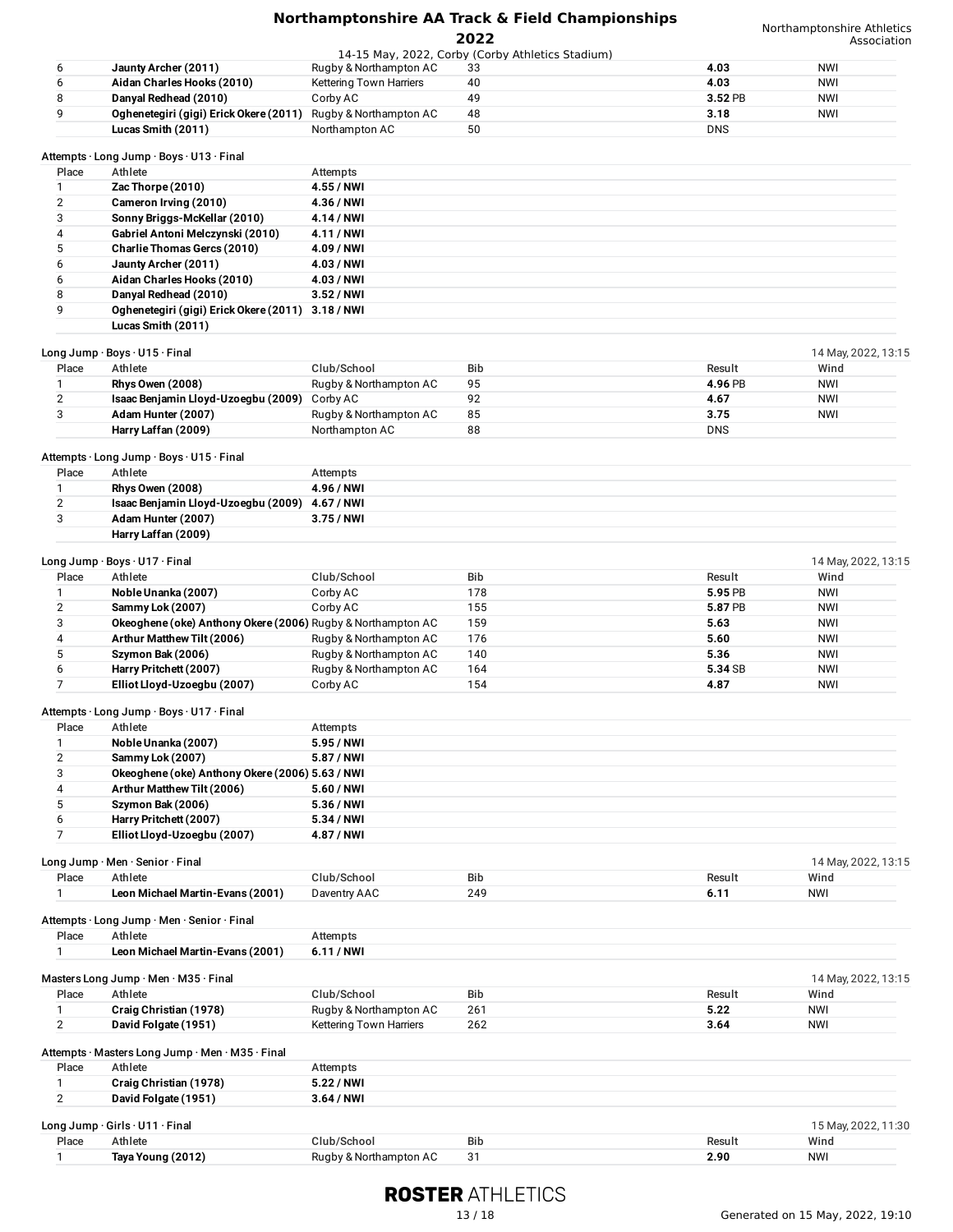|                         |                                                        |                            | 2022                                             |                    | Northamptonshire Athletics<br>Association |
|-------------------------|--------------------------------------------------------|----------------------------|--------------------------------------------------|--------------------|-------------------------------------------|
|                         |                                                        |                            | 14-15 May, 2022, Corby (Corby Athletics Stadium) |                    |                                           |
| $\overline{2}$          | Rosie May Adrian (2013)                                | Rugby & Northampton AC     | 16                                               | 2.77               | <b>NWI</b>                                |
|                         | Grace Fontenla (2012)                                  | Northampton AC             | 24                                               | <b>DNS</b>         |                                           |
|                         | Anita Omodolapo Alaka (2012)                           | Northampton AC             | 18                                               | <b>DNS</b>         |                                           |
|                         |                                                        |                            |                                                  |                    |                                           |
| Place                   | Attempts · Long Jump · Girls · U11 · Final<br>Athlete  | Attempts                   |                                                  |                    |                                           |
| 1                       | Taya Young (2012)                                      | 2.90 / NWI                 |                                                  |                    |                                           |
| $\overline{2}$          | Rosie May Adrian (2013)                                | 2.77 / NWI                 |                                                  |                    |                                           |
|                         |                                                        |                            |                                                  |                    |                                           |
|                         | Grace Fontenia (2012)<br>Anita Omodolapo Alaka (2012)  |                            |                                                  |                    |                                           |
|                         |                                                        |                            |                                                  |                    |                                           |
|                         | Long Jump · Girls · U13 · Final                        |                            |                                                  |                    | 15 May, 2022, 11:30                       |
| Place                   | Athlete                                                | Club/School                | Bib                                              | Result             | Wind                                      |
| 1                       | Billi Robinson (2009)                                  | Kettering Town Harriers    | 72                                               | 3.71 PB            | <b>NWI</b>                                |
| $\overline{2}$          | Imogen Bennetts (2010)                                 | Northampton AC             | 57                                               | 3.66               | <b>NWI</b>                                |
| 3                       | Lily Grace Lloyd-Uzoegbu (2011)                        | Corby AC                   | 69                                               | 3.48               | <b>NWI</b>                                |
| 4                       | Amelie Grace Heron (2011)                              | Rugby & Northampton AC     | 65                                               | 3.30               | <b>NWI</b>                                |
| 5                       | Sophie Panther (2009)                                  | Kettering Town Harriers    | 71                                               | 3.29 PB            | <b>NWI</b>                                |
| 6                       | Charlotte Louise Hall (2010)                           | Northampton AC             | 63                                               | 3.02               | <b>NWI</b>                                |
|                         | Jemimah Omolewa Alaka (2011)                           | Northampton AC             | 54                                               | <b>DNS</b>         |                                           |
|                         | Attempts · Long Jump · Girls · U13 · Final             |                            |                                                  |                    |                                           |
| Place                   | Athlete                                                | Attempts                   |                                                  |                    |                                           |
| 1                       | Billi Robinson (2009)                                  | 3.71 / NWI                 |                                                  |                    |                                           |
|                         |                                                        |                            |                                                  |                    |                                           |
| 2                       | Imogen Bennetts (2010)                                 | 3.66 / NWI                 |                                                  |                    |                                           |
| 3                       | Lily Grace Lloyd-Uzoegbu (2011)                        | 3.48 / NWI                 |                                                  |                    |                                           |
| 4                       | Amelie Grace Heron (2011)                              | $3.30/$ NWI                |                                                  |                    |                                           |
| 5                       | Sophie Panther (2009)                                  | 3.29 / NWI                 |                                                  |                    |                                           |
| 6                       | Charlotte Louise Hall (2010)                           | 3.02 / NWI                 |                                                  |                    |                                           |
|                         | Jemimah Omolewa Alaka (2011)                           |                            |                                                  |                    |                                           |
|                         | Long Jump · Girls · U15 · Final                        |                            |                                                  |                    | 15 May, 2022, 13:00                       |
| Place                   | Athlete                                                | Club/School                | Bib                                              | Result             | Wind                                      |
|                         |                                                        |                            | 110                                              | 3.93               | <b>NWI</b>                                |
| 1                       | Hattie Askew (2009)                                    | Daventry AAC               |                                                  |                    |                                           |
| $\overline{2}$          | Aisha Redhead (2008)                                   | Corby AC                   | 134                                              | 3.61               | <b>NWI</b>                                |
| 3                       | Sara Erdos (2008)                                      | Northampton AC             | 121                                              | 3.37               | <b>NWI</b>                                |
|                         | Iona Ellwood (2009)                                    | Kettering Town Harriers    | 119                                              | <b>DNS</b>         |                                           |
|                         | Savannah McKenzie Morgan (2007)                        | Northampton AC             | 130                                              | <b>DNS</b>         |                                           |
|                         | Attempts · Long Jump · Girls · U15 · Final             |                            |                                                  |                    |                                           |
| Place                   | Athlete                                                | Attempts                   |                                                  |                    |                                           |
| 1                       | Hattie Askew (2009)                                    | $3.93/$ NWI                |                                                  |                    |                                           |
| $\overline{2}$          | Aisha Redhead (2008)                                   | $3.61/$ NWI                |                                                  |                    |                                           |
|                         | Sara Erdos (2008)                                      |                            |                                                  |                    |                                           |
| 3                       |                                                        | 3.37 / NWI                 |                                                  |                    |                                           |
|                         | Iona Ellwood (2009)<br>Savannah McKenzie Morgan (2007) |                            |                                                  |                    |                                           |
|                         |                                                        |                            |                                                  |                    |                                           |
|                         | Long Jump · Girls · U17 · Final                        |                            |                                                  |                    | 15 May, 2022, 13:00                       |
| Place                   | Athlete                                                | Club/School                | Bib                                              | Result             | Wind                                      |
| 1                       | Shanice Ighalo (2005)                                  | Rugby & Northampton AC     | 196                                              | 4.81               | <b>NWI</b>                                |
| $\overline{2}$          | Gabriella Miles (2005)                                 | Northampton AC             | 198                                              | 4.63 PB            | <b>NWI</b>                                |
| 3                       | Annalise Foxon-Day (2007)                              | Daventry AAC               | 195                                              | 4.60               | <b>NWI</b>                                |
| 4                       | Amy Bissett (2007)                                     | Corby AC                   | 187                                              | 4.16               | <b>NWI</b>                                |
| 4                       | Scarlett Blackman (2006)                               | Corby AC                   | 188                                              | 4.16               | <b>NWI</b>                                |
|                         |                                                        |                            |                                                  |                    |                                           |
| 6                       | Kate Pomerleau (2007)                                  | Daventry AAC               | 203                                              | 3.94               | NWI                                       |
| $\overline{7}$          | Scarlett McMullen (2007)                               | Corby AC<br>Northampton AC | 197<br>193                                       | 3.88<br><b>DNS</b> | <b>NWI</b>                                |
|                         | Rosie Davis (2007)                                     |                            |                                                  |                    |                                           |
|                         | Attempts · Long Jump · Girls · U17 · Final             |                            |                                                  |                    |                                           |
| Place                   | Athlete                                                | Attempts                   |                                                  |                    |                                           |
| 1                       | Shanice Ighalo (2005)                                  | 4.81 / NWI                 |                                                  |                    |                                           |
| $\overline{\mathbf{c}}$ | Gabriella Miles (2005)                                 | 4.63 / NWI                 |                                                  |                    |                                           |
| 3                       | Annalise Foxon-Day (2007)                              | 4.60 / NWI                 |                                                  |                    |                                           |
| 4                       | Amy Bissett (2007)                                     | 4.16 / NWI                 |                                                  |                    |                                           |
| 4                       | Scarlett Blackman (2006)                               | 4.16 / NWI                 |                                                  |                    |                                           |
| 6                       | Kate Pomerleau (2007)                                  | 3.94 / NWI                 |                                                  |                    |                                           |
| $\overline{7}$          |                                                        |                            |                                                  |                    |                                           |
|                         | Scarlett McMullen (2007)                               | 3.88 / NWI                 |                                                  |                    |                                           |
|                         | Rosie Davis (2007)                                     |                            |                                                  |                    |                                           |
|                         | Long Jump · Women · U20 · Final                        |                            |                                                  |                    | 15 May, 2022, 13:00                       |
| Place                   | Athlete                                                | Club/School                | Bib                                              | Result             | Wind                                      |
| $\mathbf{1}$            | Cleo May Martin-Evans (2003)                           | Daventry AAC               | 237                                              | 5.65               | <b>NWI</b>                                |
| $\mathbf{2}$            | Ellen Mary Goodhart (2004)                             | Northampton AC             | 236                                              | 3.93               | <b>NWI</b>                                |
|                         |                                                        |                            |                                                  |                    |                                           |

## **ROSTER ATHLETICS**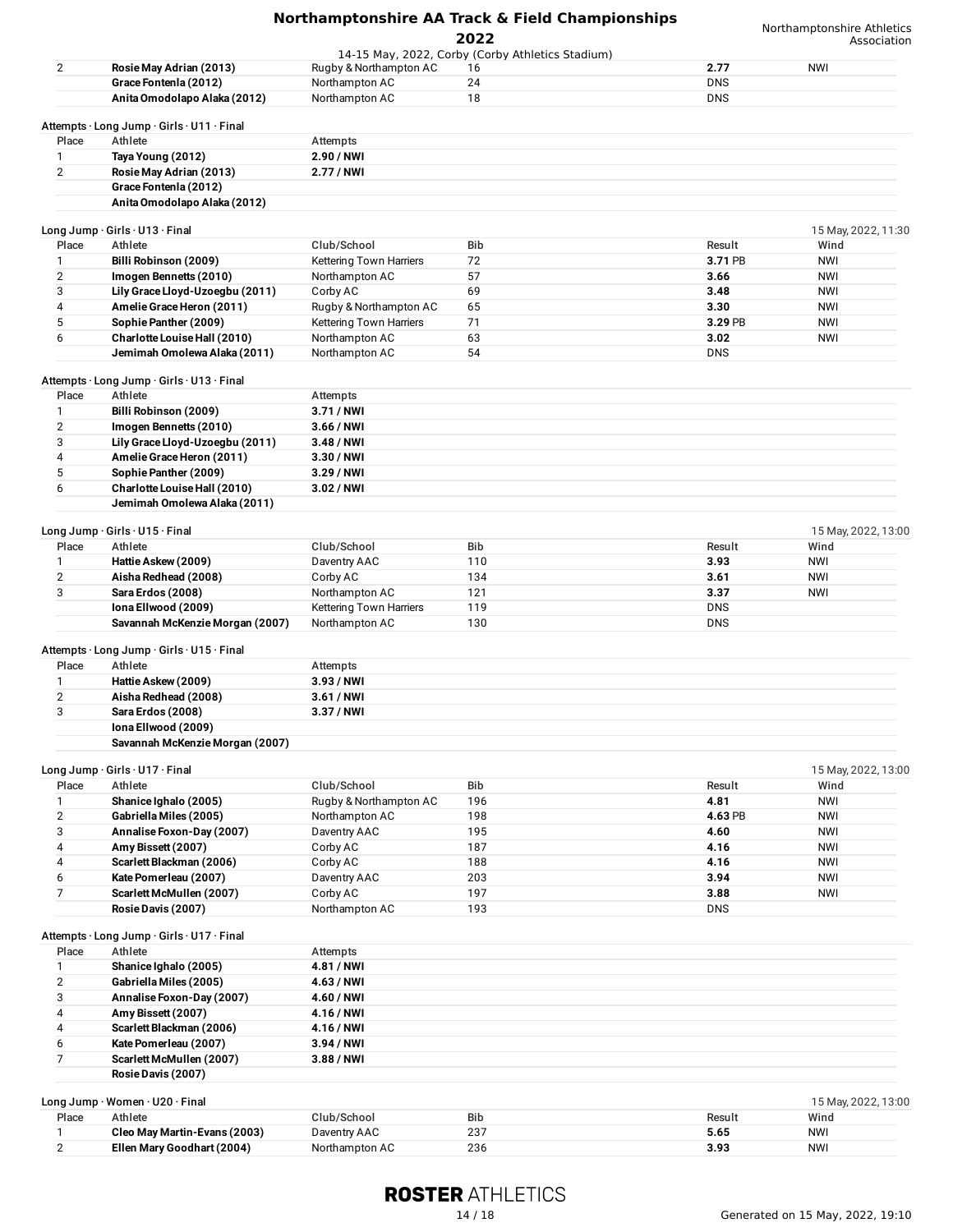14-15 May, 2022, Corby (Corby Athletics Stadium)

Northamptonshire Athletics Association

|                         | Attempts · Long Jump · Women · U20 · Final               |                         |            |            |                     |
|-------------------------|----------------------------------------------------------|-------------------------|------------|------------|---------------------|
| Place                   | Athlete                                                  | Attempts                |            |            |                     |
| 1                       | Cleo May Martin-Evans (2003)                             | 5.65 / NWI              |            |            |                     |
| $\overline{2}$          | Ellen Mary Goodhart (2004)                               | 3.93 / NWI              |            |            |                     |
|                         | Triple Jump · Boys · U15 · Final                         |                         |            |            | 15 May, 2022, 14:30 |
| Place                   | Athlete                                                  | Club/School             | Bib        | Result     | Wind                |
| 1                       | <b>Rhys Owen (2008)</b>                                  | Rugby & Northampton AC  | 95         | 10.16 PB   | <b>NWI</b>          |
|                         |                                                          |                         |            |            |                     |
| Place                   | Attempts · Triple Jump · Boys · U15 · Final<br>Athlete   | Attempts                |            |            |                     |
| $\mathbf{1}$            | <b>Rhys Owen (2008)</b>                                  | 10.16 / NWI             |            |            |                     |
|                         |                                                          |                         |            |            |                     |
|                         | Triple Jump · Boys · U17 · Final                         |                         |            |            | 15 May, 2022, 14:30 |
| Place                   | Athlete                                                  | Club/School             | <b>Bib</b> | Result     | Wind                |
| 1                       | Harry Pritchett (2007)                                   | Rugby & Northampton AC  | 164        | 10.16 SB   | <b>NWI</b>          |
|                         | Attempts · Triple Jump · Boys · U17 · Final              |                         |            |            |                     |
| Place                   | Athlete                                                  | Attempts                |            |            |                     |
| 1                       | Harry Pritchett (2007)                                   | 10.16 / NWI             |            |            |                     |
|                         |                                                          |                         |            |            |                     |
|                         | Masters Triple Jump · Men · M35 · Final                  |                         |            |            | 15 May, 2022, 14:30 |
| Place                   | Athlete                                                  | Club/School             | Bib        | Result     | Wind                |
| $\mathbf{1}$            | David Folgate (1951)                                     | Kettering Town Harriers | 262        | 8.79       | <b>NWI</b>          |
|                         | Attempts · Masters Triple Jump · Men · M35 · Final       |                         |            |            |                     |
| Place                   | Athlete                                                  | Attempts                |            |            |                     |
| $\mathbf{1}$            | David Folgate (1951)                                     | 8.79 / NWI              |            |            |                     |
|                         |                                                          |                         |            |            |                     |
|                         | Triple Jump · Women · U20 · Final                        |                         |            |            | 15 May, 2022, 14:30 |
| Place                   | Athlete                                                  | Club/School             | Bib        | Result     | Wind                |
| $\mathbf{1}$            | Ellen Mary Goodhart (2004)                               | Northampton AC          | 236        | 8.12       | <b>NWI</b>          |
|                         | Attempts · Triple Jump · Women · U20 · Final             |                         |            |            |                     |
| Place                   | Athlete                                                  | Attempts                |            |            |                     |
| $\mathbf{1}$            | Ellen Mary Goodhart (2004)                               | 8.12 / NWI              |            |            |                     |
|                         |                                                          |                         |            |            |                     |
|                         | Shot Put (4kg) · Boys · U15 · Final                      |                         |            |            | 14 May, 2022, 13:00 |
| Place                   | Athlete                                                  | Club/School             | Bib        | Result     |                     |
| 1                       | Monty Lee (2007)                                         | Rugby & Northampton AC  | 90         | 10.32 PB   |                     |
| $\overline{\mathbf{c}}$ | Kian Pullman-Barber (2008)                               | Northampton AC          | 98         | 7.44       |                     |
| 3                       | Nate Henry Tilt (2009)                                   | Rugby & Northampton AC  | 106        | 6.34       |                     |
|                         | Moyosore Stumpenhusen (2009)                             | Rugby & Northampton AC  | 105        | <b>DNS</b> |                     |
|                         | Attempts · Shot Put (4kg) · Boys · U15 · Final           |                         |            |            |                     |
| Place                   | Athlete                                                  | Attempts                |            |            |                     |
| 1                       | Monty Lee (2007)                                         | 10.32                   |            |            |                     |
| $\overline{\mathbf{c}}$ | Kian Pullman-Barber (2008)                               | 7.44                    |            |            |                     |
| 3                       | Nate Henry Tilt (2009)                                   | 6.34                    |            |            |                     |
|                         | Moyosore Stumpenhusen (2009)                             |                         |            |            |                     |
|                         |                                                          |                         |            |            |                     |
| Place                   | Shot Put (5kg) · Boys · U17 · Final<br>Athlete           | Club/School             | <b>Bib</b> | Result     | 14 May, 2022, 13:00 |
| 1                       | Sammy Lok (2007)                                         | Corby AC                | 155        | 9.31 PB    |                     |
| $\overline{2}$          | Harry Pritchett (2007)                                   | Rugby & Northampton AC  | 164        | 7.58       |                     |
|                         |                                                          |                         |            |            |                     |
|                         | Attempts · Shot Put (5kg) · Boys · U17 · Final           |                         |            |            |                     |
| Place                   | Athlete                                                  | Attempts                |            |            |                     |
| 1                       | Sammy Lok (2007)                                         | 9.31                    |            |            |                     |
| $\overline{2}$          | Harry Pritchett (2007)                                   | 7.58                    |            |            |                     |
|                         | Masters Shot Put (7.26kg) · Men · M35 · Final            |                         |            |            | 14 May, 2022, 13:00 |
| Place                   | Athlete                                                  | Club/School             | Bib        | Result     |                     |
| 1                       | Al Nisbet (1969)                                         | Rugby & Northampton AC  | 270        | 10.42      |                     |
|                         |                                                          |                         |            |            |                     |
|                         |                                                          |                         |            |            |                     |
|                         | Attempts · Masters Shot Put (7.26kg) · Men · M35 · Final |                         |            |            |                     |
| Place                   | Athlete                                                  | Attempts                |            |            |                     |
| 1                       | Al Nisbet (1969)                                         | 10.42                   |            |            |                     |
|                         |                                                          |                         |            |            |                     |
| Place                   | Shot Put (2.72kg) · Girls · U13 · Final<br>Athlete       | Club/School             | Bib        | Result     | 14 May, 2022, 13:00 |

Attempts · Shot Put(2.72kg) · Girls · U13 · Final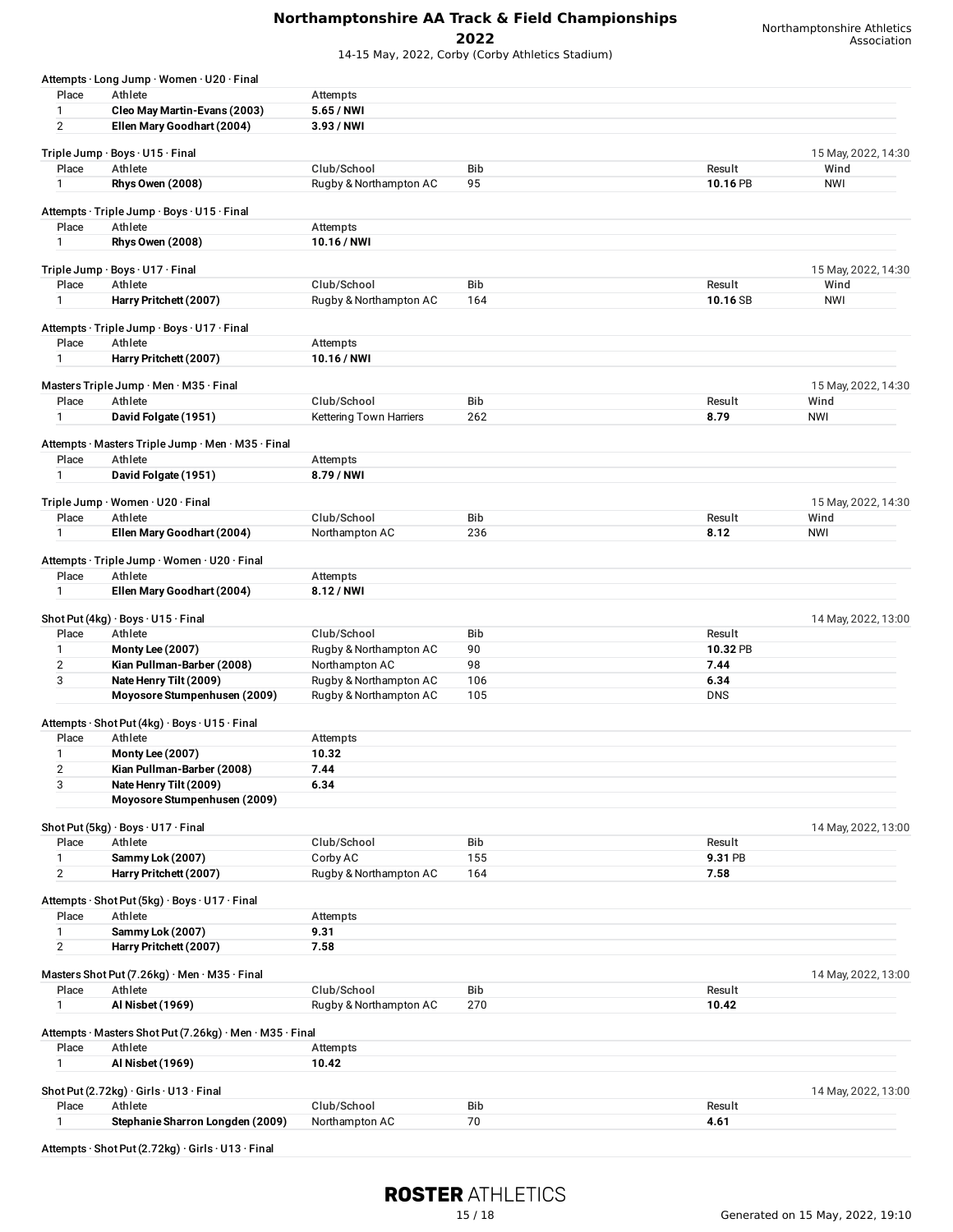14-15 May, 2022, Corby (Corby Athletics Stadium)

| Place          | Athlete                                                   |                         | 14-13 May, 2022, COIDY (COIDY Attribute Stadium) |            |                     |
|----------------|-----------------------------------------------------------|-------------------------|--------------------------------------------------|------------|---------------------|
|                |                                                           | Attempts                |                                                  |            |                     |
| 1              | Stephanie Sharron Longden (2009)                          | 4.61                    |                                                  |            |                     |
|                |                                                           |                         |                                                  |            |                     |
|                | Shot Put $(3kg) \cdot$ Girls $\cdot$ U15 $\cdot$ Final    |                         |                                                  |            | 14 May, 2022, 13:00 |
| Place          | Athlete                                                   | Club/School             | Bib                                              | Result     |                     |
| $\mathbf{1}$   | Alice Berrill (2008)                                      | Rugby & Northampton AC  | 112                                              | 7.66 PB    |                     |
| $\overline{2}$ | Ella Darby (2007)                                         | Rugby & Northampton AC  | 117                                              | 7.66       |                     |
|                |                                                           |                         |                                                  |            |                     |
|                | Attempts · Shot Put (3kg) · Girls · U15 · Final           |                         |                                                  |            |                     |
| Place          | Athlete                                                   | Attempts                |                                                  |            |                     |
| $\mathbf{1}$   | Alice Berrill (2008)                                      | 7.66<br>7.66            | 7.47                                             |            |                     |
| $\overline{2}$ | Ella Darby (2007)                                         | 7.66<br>7.66            | 6.84                                             |            |                     |
|                |                                                           |                         |                                                  |            |                     |
|                | Shot Put (3kg) · Girls · U17 · Final                      |                         |                                                  |            | 14 May, 2022, 13:00 |
| Place          | Athlete                                                   | Club/School             | <b>Bib</b>                                       | Result     |                     |
| 1              | Scarlett Blackman (2006)                                  | Corby AC                | 188                                              | 8.07       |                     |
| $\overline{2}$ | Emily Batchelor (2007)                                    |                         | 186                                              | 7.33 PB    |                     |
|                |                                                           | Kettering Town Harriers |                                                  |            |                     |
|                | Attempts · Shot Put (3kg) · Girls · U17 · Final           |                         |                                                  |            |                     |
|                |                                                           |                         |                                                  |            |                     |
| Place          | Athlete                                                   | Attempts                |                                                  |            |                     |
| 1              | Scarlett Blackman (2006)                                  | 8.07                    |                                                  |            |                     |
| $\overline{2}$ | Emily Batchelor (2007)                                    | 7.33                    |                                                  |            |                     |
|                |                                                           |                         |                                                  |            |                     |
|                | Discus Throw $(1.25kg) \cdot Boys \cdot U15 \cdot Final$  |                         |                                                  |            | 14 May, 2022, 10:30 |
| Place          | Athlete                                                   | Club/School             | <b>Bib</b>                                       | Result     |                     |
| $\mathbf{1}$   | <b>Monty Lee (2007)</b>                                   | Rugby & Northampton AC  | 90                                               | 27.95 PB   |                     |
| $\overline{2}$ | <b>Rhys Owen (2008)</b>                                   | Rugby & Northampton AC  | 95                                               | 24.34      |                     |
| 3              | Kian Pullman-Barber (2008)                                | Northampton AC          | 98                                               | 16.86      |                     |
|                | Moyosore Stumpenhusen (2009)                              | Rugby & Northampton AC  | 105                                              | <b>DNS</b> |                     |
|                |                                                           |                         |                                                  |            |                     |
|                | Attempts · Discus Throw (1.25kg) · Boys · U15 · Final     |                         |                                                  |            |                     |
|                |                                                           |                         |                                                  |            |                     |
| Place          | Athlete                                                   | Attempts                |                                                  |            |                     |
| 1              | <b>Monty Lee (2007)</b>                                   | 27.95                   |                                                  |            |                     |
| $\mathbf 2$    | <b>Rhys Owen (2008)</b>                                   | 24.34                   |                                                  |            |                     |
| 3              | Kian Pullman-Barber (2008)                                | 16.86                   |                                                  |            |                     |
|                | Moyosore Stumpenhusen (2009)                              |                         |                                                  |            |                     |
|                |                                                           |                         |                                                  |            |                     |
|                | Discus Throw (1.5kg) · Boys · U17 · Final                 |                         |                                                  |            | 14 May, 2022, 10:30 |
| Place          | Athlete                                                   | Club/School             | Bib                                              | Result     |                     |
| 1              | Harry Pritchett (2007)                                    | Rugby & Northampton AC  | 164                                              | 22.61      |                     |
| $\overline{2}$ | Sammy Lok (2007)                                          | Corby AC                | 155                                              | 20.59      |                     |
|                | Josh Sothcott (2006)                                      | Rugby & Northampton AC  | 172                                              | <b>DNS</b> |                     |
|                |                                                           |                         |                                                  |            |                     |
|                | Attempts · Discus Throw (1.5kg) · Boys · U17 · Final      |                         |                                                  |            |                     |
|                |                                                           |                         |                                                  |            |                     |
| Place          | Athlete                                                   | Attempts                |                                                  |            |                     |
| 1              | Harry Pritchett (2007)                                    | 22.61                   |                                                  |            |                     |
| 2              | Sammy Lok (2007)                                          | 20.59                   |                                                  |            |                     |
|                | Josh Sothcott (2006)                                      |                         |                                                  |            |                     |
|                |                                                           |                         |                                                  |            |                     |
|                | Masters Discus Throw (2kg) · Men · M35 · Final            |                         |                                                  |            | 14 May, 2022, 10:30 |
| Place          | Athlete                                                   | Club/School             | Bib                                              | Result     |                     |
| $\mathbf{1}$   | Al Nisbet (1969)                                          | Rugby & Northampton AC  | 270                                              | 33.24      |                     |
|                |                                                           |                         |                                                  |            |                     |
|                | Attempts · Masters Discus Throw (2kg) · Men · M35 · Final |                         |                                                  |            |                     |
| Place          | Athlete                                                   | Attempts                |                                                  |            |                     |
| $\mathbf{1}$   | Al Nisbet (1969)                                          | 33.24                   |                                                  |            |                     |
|                |                                                           |                         |                                                  |            |                     |
|                | Discus Throw (1kg) · Girls · U15 · Final                  |                         |                                                  |            | 14 May, 2022, 10:30 |
|                |                                                           |                         |                                                  |            |                     |
| Place          | Athlete                                                   | Club/School             | Bib                                              | Result     |                     |
| $\mathbf{1}$   | Alice Berrill (2008)                                      | Rugby & Northampton AC  | 112                                              | 19.55      |                     |
|                |                                                           |                         |                                                  |            |                     |
|                | Attempts · Discus Throw (1kg) · Girls · U15 · Final       |                         |                                                  |            |                     |
| Place          | Athlete                                                   | Attempts                |                                                  |            |                     |
| $\mathbf{1}$   | Alice Berrill (2008)                                      | 19.55                   |                                                  |            |                     |
|                |                                                           |                         |                                                  |            |                     |
|                | Discus Throw (1kg) · Girls · U17 · Final                  |                         |                                                  |            | 14 May, 2022, 10:30 |
| Place          | Athlete                                                   | Club/School             | Bib                                              | Result     |                     |
| $\mathbf{1}$   | Florence Smith (2006)                                     | Northampton AC          | 208                                              | 18.17 PB   |                     |
|                |                                                           |                         |                                                  |            |                     |
|                | Attempts · Discus Throw (1kg) · Girls · U17 · Final       |                         |                                                  |            |                     |
| Place          | Athlete                                                   | Attempts                |                                                  |            |                     |
| $\mathbf{1}$   |                                                           |                         |                                                  |            |                     |
|                | Florence Smith (2006)                                     | 18.17                   |                                                  |            |                     |
|                | Hammer Throw (5kg) · Boys · U17 · Final                   |                         |                                                  |            | 15 May, 2022, 10:30 |
|                |                                                           |                         |                                                  |            |                     |
| Place          | Athlete                                                   | Club/School             | Bib                                              | Result     |                     |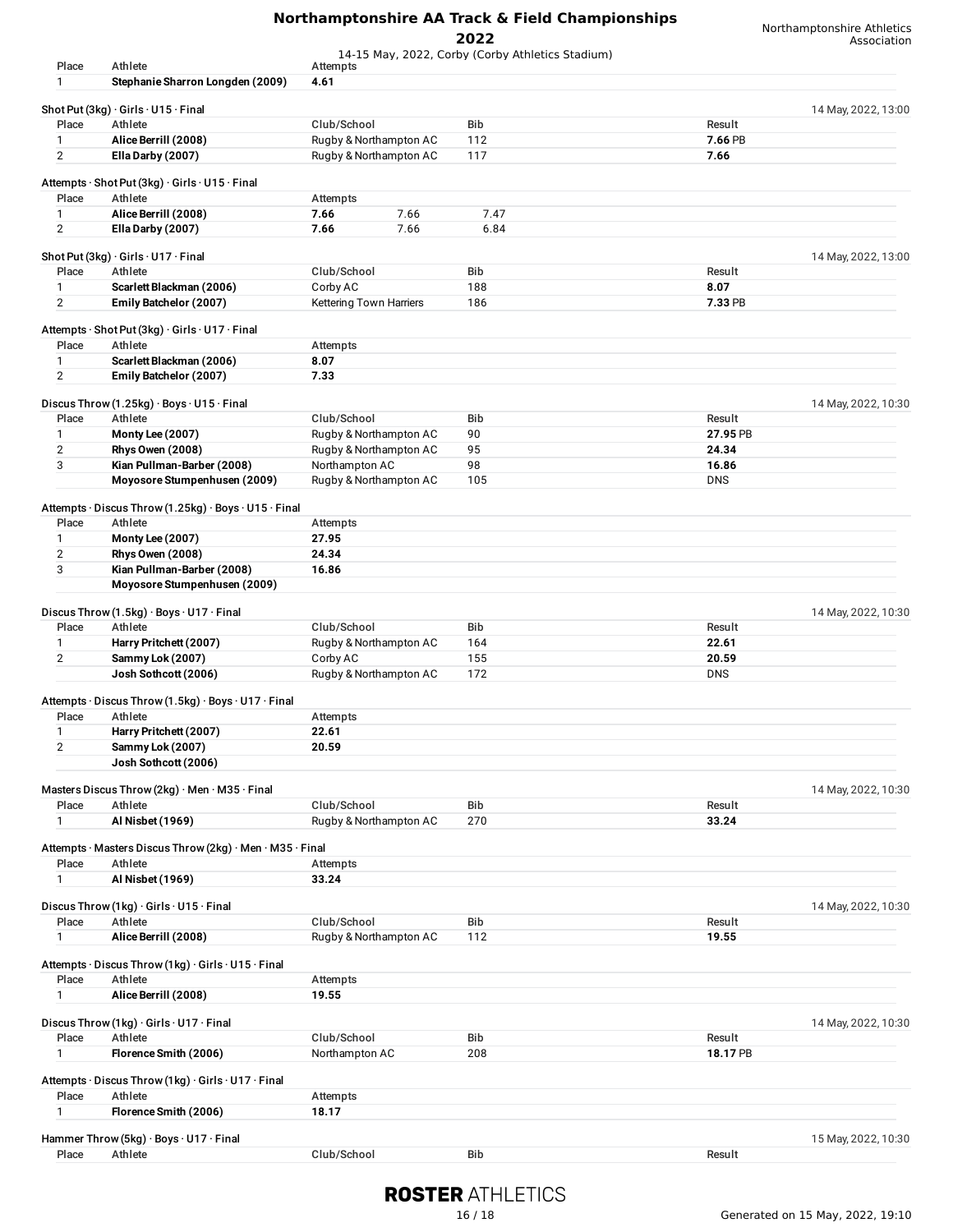|                     |                                                                     |                                                | Northamptonshire AA Track & Field Championships<br>2022 |                 | Northamptonshire Athletics<br>Association |
|---------------------|---------------------------------------------------------------------|------------------------------------------------|---------------------------------------------------------|-----------------|-------------------------------------------|
| 1                   | William Speed-Andrews (2007)                                        | Rugby & Northampton AC                         | 14-15 May, 2022, Corby (Corby Athletics Stadium)<br>173 | 26.10           |                                           |
|                     | Attempts · Hammer Throw (5kg) · Boys · U17 · Final                  |                                                |                                                         |                 |                                           |
| Place               | Athlete                                                             | Attempts                                       |                                                         |                 |                                           |
| 1                   | William Speed-Andrews (2007)                                        | 26.10                                          |                                                         |                 |                                           |
|                     | Masters Hammer Throw (7.26kg) $\cdot$ Men $\cdot$ M35 $\cdot$ Final |                                                |                                                         |                 | 15 May, 2022, 10:30                       |
| Place               | Athlete                                                             | Club/School                                    | Bib                                                     | Result          |                                           |
| $\mathbf{1}$        | Al Nisbet (1969)                                                    | Rugby & Northampton AC                         | 270                                                     | 37.94           |                                           |
|                     | Attempts · Masters Hammer Throw (7.26kg) · Men · M35 · Final        |                                                |                                                         |                 |                                           |
| Place               | Athlete                                                             | Attempts                                       |                                                         |                 |                                           |
| 1                   | Al Nisbet (1969)                                                    | 37.94                                          |                                                         |                 |                                           |
|                     | Hammer Throw (4kg) · Women · U20 · Final                            |                                                |                                                         |                 | 15 May, 2022, 10:30                       |
| Place               | Athlete                                                             | Club/School                                    | Bib                                                     | Result          |                                           |
| 1                   | Katie Gibson (2004)                                                 | Kettering Town Harriers                        | 235                                                     | 38.30           |                                           |
|                     | Attempts · Hammer Throw (4kg) · Women · U20 · Final                 |                                                |                                                         |                 |                                           |
| Place               | Athlete                                                             | Attempts                                       |                                                         |                 |                                           |
| 1                   | Katie Gibson (2004)                                                 | 38.30                                          |                                                         |                 |                                           |
|                     |                                                                     |                                                |                                                         |                 |                                           |
|                     | Masters Hammer Throw (4kg) · Women · W35 · Final                    |                                                |                                                         |                 | 15 May, 2022, 10:30                       |
| Place<br>1          | Athlete<br>Lucy Marshall (1981)                                     | Club/School<br>Woodford Green AC with Esse 280 | <b>Bib</b>                                              | Result<br>50.77 |                                           |
|                     |                                                                     |                                                |                                                         |                 |                                           |
|                     | Attempts · Masters Hammer Throw (4kg) · Women · W35 · Final         |                                                |                                                         |                 |                                           |
| Place               | Athlete                                                             | Attempts                                       |                                                         |                 |                                           |
| $\mathbf{1}$        | Lucy Marshall (1981)                                                | 50.77                                          |                                                         |                 |                                           |
|                     | Javelin Throw (400g) · Boys · U13 · Final                           |                                                |                                                         |                 | 15 May, 2022, 14:00                       |
| Place               | Athlete                                                             | Club/School                                    | Bib                                                     | Result          |                                           |
| 1                   | Devon Alan Edwards (2009)                                           | Rugby & Northampton AC                         | 37                                                      | 26.11           |                                           |
| $\overline{2}$      | Charlie Thomas Gercs (2010)                                         | Rugby & Northampton AC                         | 39                                                      | 24.86           |                                           |
| 3                   | Thomas Leeson (2009)                                                | Rugby & Northampton AC                         | 44                                                      | 13.05           |                                           |
|                     | Attempts · Javelin Throw (400g) · Boys · U13 · Final                |                                                |                                                         |                 |                                           |
| Place               | Athlete                                                             | Attempts                                       |                                                         |                 |                                           |
| 1                   | Devon Alan Edwards (2009)                                           | 26.11                                          |                                                         |                 |                                           |
| $\overline{2}$      | Charlie Thomas Gercs (2010)                                         | 24.86                                          |                                                         |                 |                                           |
| 3                   | Thomas Leeson (2009)                                                | 13.05                                          |                                                         |                 |                                           |
|                     | Javelin Throw (600g) · Boys · U15 · Final                           |                                                |                                                         |                 | 15 May, 2022, 14:00                       |
| Place               | Athlete                                                             | Club/School                                    | Bib                                                     | Result          |                                           |
| 1                   | Jasper Smith (2007)                                                 | Northampton AC                                 | 103                                                     | 32.32 PB        |                                           |
| $\mathbf{2}$        | <b>Rhys Owen (2008)</b>                                             | Rugby & Northampton AC                         | 95                                                      | 31.68           |                                           |
| 3                   | Samuel Palmer (2007)                                                | Northampton AC                                 | 97                                                      | 30.75 PB        |                                           |
| 4                   | Louis Clark (2008)                                                  | Rugby & Northampton AC                         | 80                                                      | 30.33           |                                           |
|                     | Attempts · Javelin Throw (600g) · Boys · U15 · Final                |                                                |                                                         |                 |                                           |
| Place               | Athlete                                                             | Attempts                                       |                                                         |                 |                                           |
| 1                   | Jasper Smith (2007)                                                 | 32.32                                          |                                                         |                 |                                           |
| 2<br>3              | <b>Rhys Owen (2008)</b><br>Samuel Palmer (2007)                     | 31.68<br>30.75                                 |                                                         |                 |                                           |
| 4                   | Louis Clark (2008)                                                  | 30.33                                          |                                                         |                 |                                           |
|                     |                                                                     |                                                |                                                         |                 |                                           |
|                     | Javelin Throw (700g) · Boys · U17 · Final                           |                                                |                                                         |                 | 15 May, 2022, 14:00                       |
| Place               | Athlete                                                             | Club/School                                    | Bib                                                     | Result          |                                           |
| 1<br>$\overline{2}$ | Harry Pritchett (2007)<br>Sammy Lok (2007)                          | Rugby & Northampton AC<br>Corby AC             | 164<br>155                                              | 30.20<br>28.14  |                                           |
|                     | Ruben Miguel Fernandes (2007)                                       | Corby AC                                       | 148                                                     | <b>DNS</b>      |                                           |
|                     |                                                                     |                                                |                                                         |                 |                                           |
|                     | Attempts · Javelin Throw (700g) · Boys · U17 · Final                |                                                |                                                         |                 |                                           |
| Place               | Athlete                                                             | Attempts                                       |                                                         |                 |                                           |
| 1<br>$\overline{2}$ | Harry Pritchett (2007)<br>Sammy Lok (2007)                          | 30.20<br>28.14                                 |                                                         |                 |                                           |
|                     | Ruben Miguel Fernandes (2007)                                       |                                                |                                                         |                 |                                           |
|                     |                                                                     |                                                |                                                         |                 |                                           |
|                     | Javelin Throw (800g) · Men · Senior · Final                         |                                                |                                                         |                 | 15 May, 2022, 14:00                       |
| Place               | Athlete                                                             | Club/School                                    | Bib                                                     | Result          |                                           |
| $\mathbf{1}$        | Leon Michael Martin-Evans (2001)                                    |                                                | 249                                                     | 43.58           |                                           |
|                     | Attempts · Javelin Throw (800g) · Men · Senior · Final              |                                                |                                                         |                 |                                           |
| Place               | Athlete                                                             | Attempts                                       |                                                         |                 |                                           |
| 1                   | Leon Michael Martin-Evans (2001)                                    | 43.58                                          |                                                         |                 |                                           |